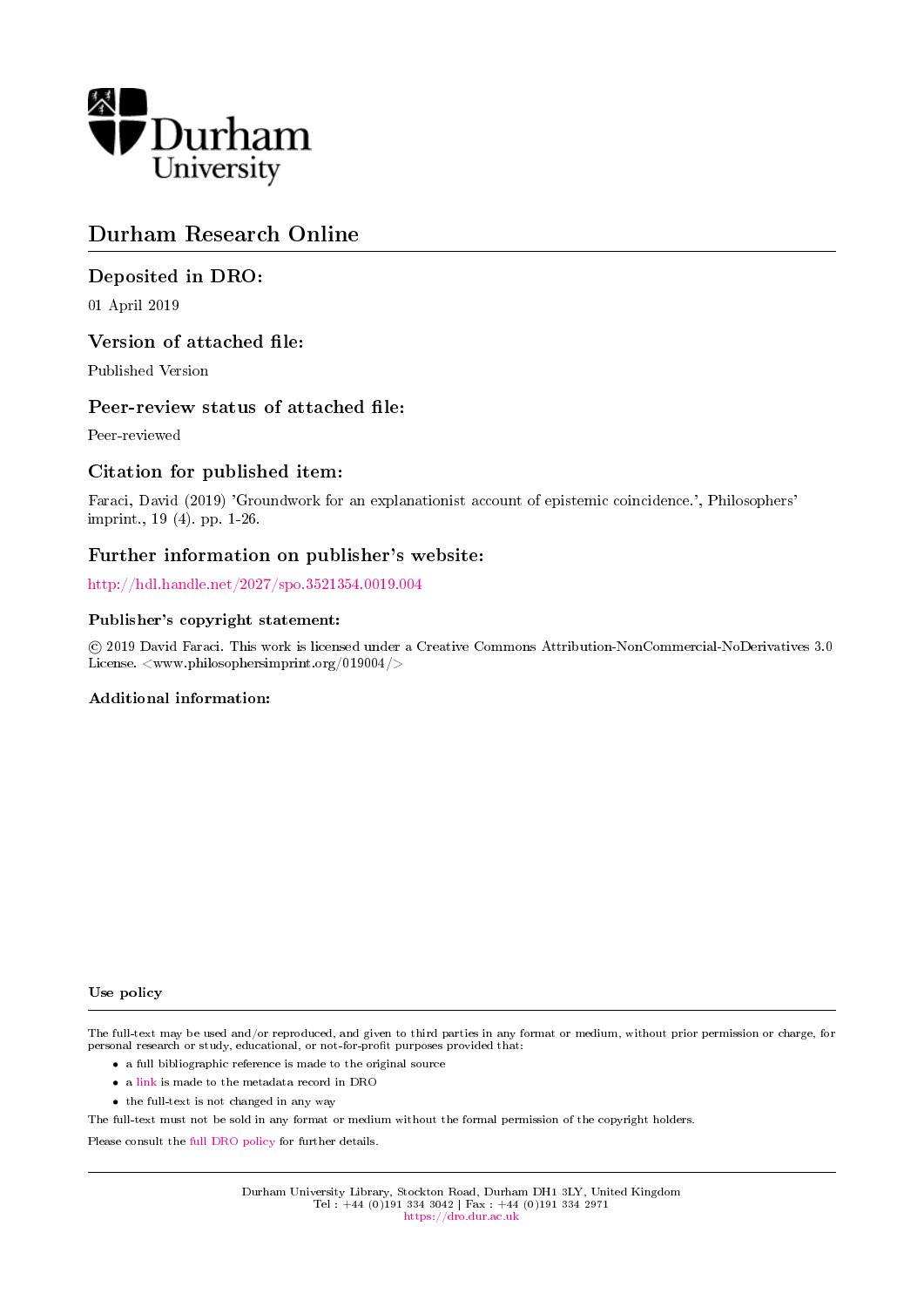

volume 19, no. 4 january 2019

# Groundwork for an Explanationist Account of Epistemic Coincidence

## David Faraci

*Durham University*

© 2019 David Faraci *This work is licensed under a Creative Commons Attribution-NonCommercial-NoDerivatives 3.0 License. <www.philosophersimprint.org/*019004*/>*

**M** any philosophers hold out hope that some final condition<br>on knowledge will allow us to overcome the limitations of<br>the classic "justified true belief" analysis. The most popular<br>intuitive glosses on this condition fram on knowledge will allow us to overcome the limitations of If the classic "justified true belief" analysis. The most popular intuitive glosses on this condition frame it as an absence of *epistemic coincidence* (accident, luck).<sup>1</sup> In this paper, I lay the groundwork for an *explanationist* account of epistemic coincidence — one according to which, roughly, beliefs are non-coincidentally true if and only if they bear the right sort of explanatory relation to the truth. More specifically, I defend a sufficient explanationist condition for epistemic coincidence and explore avenues for development of a sufficient condition for *avoiding* such coincidence.2

This paper contains both positive arguments for explanationism and negative arguments against its competitors. But the relationship between these elements is tighter than typical. I aim to show not only that explanationism is independently plausible, and superior to its competitors, but also that it helps make sense of both the appeal and the failings of those competitors. In service of this, §1 provides a roadmap of the paper within an overarching narrative on which theorizing about epistemic coincidence has trended in the right direction — towards explanationism — but where success has been blocked by a series of understandable missteps.

#### **1. Narrative Roadmap**

Causal theories (e.g., Goldman 1967) were amongst the earliest post-Gettier (1963) attempts to analyze knowledge. Though they are not typically presented as such, we can easily draw from them an account of epistemic coincidence. Such *causationism* holds, roughly, that beliefs are non-coincidentally true if and only if they bear the right sort of *causal* relation to the truth.

- 1. I am inclined to think that the final condition just is an anti-coincidence condition, but nothing here rests on that claim.
- 2. I phrase it this way, rather than in terms of a necessary condition for epistemic coincidence, because I find it more intuitive, but obviously the two are equivalent.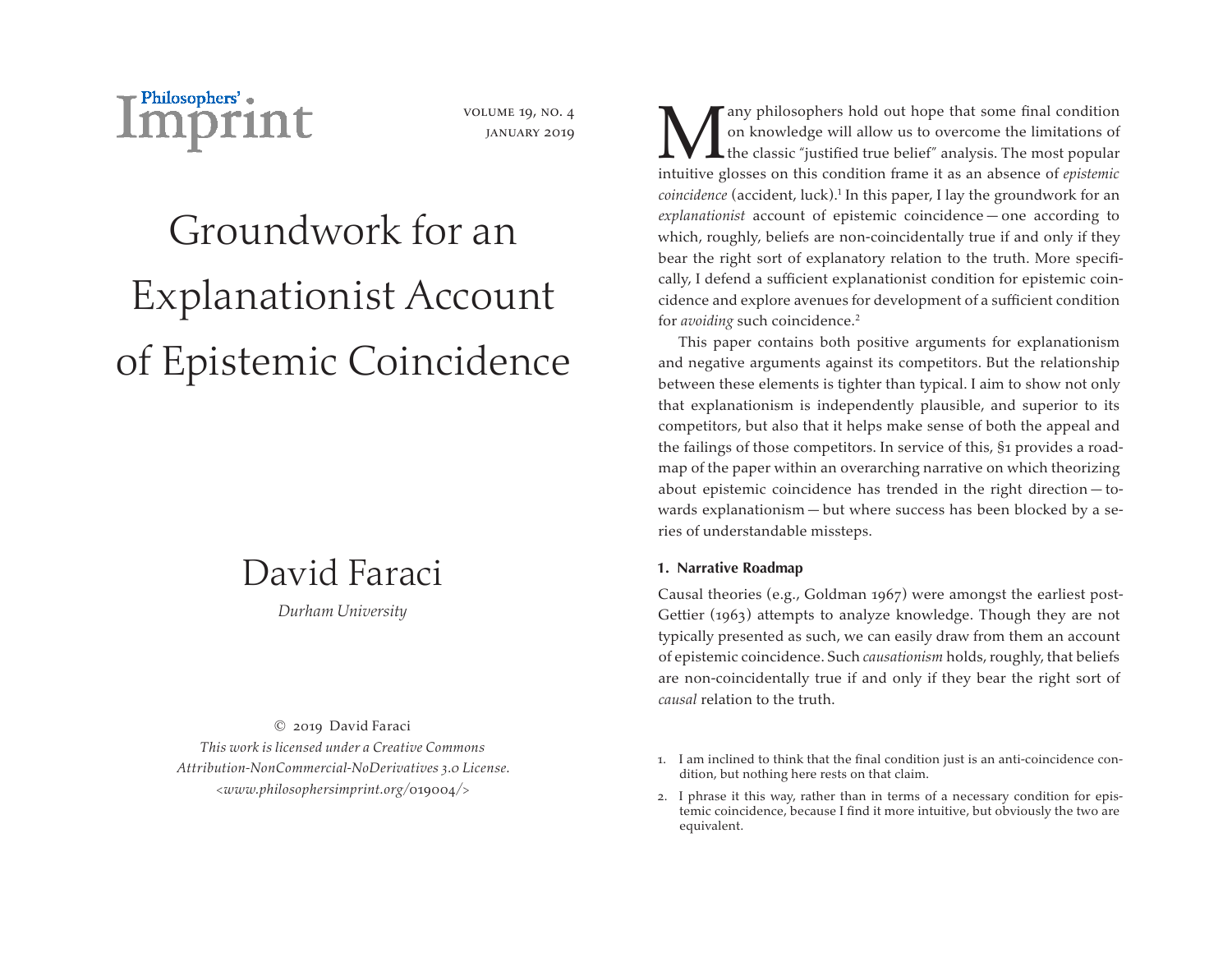If coincidences are causal phenomena, cases cannot differ in *coincidence-status* without differing causally. This anticipates two problems for causationism. First, there are *coincidence contrasts* — pairs of cases, one intuitively coincidental, the other non-coincidental — where there are no causal relations at all between the beliefs and the truth. This shows that an absence of causal connection is neither sufficient for epistemic coincidence nor sufficient for avoiding it. Second, there are *arguably* coincidence contrasts where the causal relations in both cases are the *same*. If so, then no particular causal relation allows us to avoid epistemic coincidence. This takes us through §2.

My view is that the first of causationism's problems is a result of its *narrowness*. <sup>3</sup> Causation is but one kind of explanation, and I claim that focusing on the broader class of explanatory relations allows us to develop a superior sufficient condition for epistemic coincidence.<sup>4</sup> I introduce such a condition in §3 and argue that it avoids the problem in question in §4.

The literature has not followed me in this. Rather, the most popular accounts of epistemic coincidence have been forms of *modalism*. Modalism holds, roughly, that beliefs are non-coincidentally true just in case they track the truth across some appropriate set of metaphysically possible worlds.<sup>5</sup> The primary focus has been two (families of)

- 3. It is not hard to see how this narrowing might have occurred: in everyday life, we tend to focus on causal relations, and this can make it tempting for nonphilosophers (and some philosophers) to think of all explanation as causal explanation.
- 4. I do not here offer an account of the boundary between causal and non-causal explanation. For our purposes, all that matters is that there is an intuitive distinction here, and that at least some explanatory relations are *hyperintensional*. The latter helps explain the failings of modalism exposed in §5: differences in coincidence-status outstrip modal differences because extensional and intensional equivalents, like 89's being prime and its being a Fibonacci number, can differ in their explanatory relations to our beliefs.
- 5. Proponents of modal conditions include Black (2008), Black and Murphy (2007), Clarke-Doane (2012, 2014, 2015, 2016), DeRose (1995), Dretske (1971), Ichikawa (2011), Luper-Foy (1984), Nozick (1981), Pritchard (2007, 2009), Roush (2005), Sainsbury (1997), Sosa (1999a, 1999b, 2007, 2009), and Williamson (2002), among others. It is not always clear whether these authors

modal conditions: *sensitivity* considers whether our beliefs would have tracked the truth had it been different;<sup>6</sup> safety considers whether our beliefs track the truth at nearby (i.e., similar) worlds.7

As I discuss in §5.1, there are striking similarities between sensitivity (the earliest modal condition) and simple counterfactual theories of causation. Given this, it is fruitful to think of at least early modalism as the result of replacing explicitly causal conditions with modal conditions adapted from causal *models*.

The problem here is simple: if causationism fails because it is too narrow, and modal conditions began as adapted models of causal relations, we should expect modalism to fail for the same reasons of narrowness. Indeed it does: there are coincidence contrasts where there are no differences in the *modal* relations between the beliefs and truth, as I show in §5.2. What's more, as we'll see, there are important affinities between my arguments for explanationism in §§3–4 and this failing of modalism.

A natural question at this point is whether modalism's narrowness is a result of the appeal to counterfactuals *per se* or merely of a modal semantics *for* counterfactuals. If the former, this would further support explanationism. But defending this would require an argument that some explanatory relations cannot be modeled counterfactually. While I raise some concerns in §6.2, I offer no such argument. Instead, in §6.1 I examine the counterfactual conditions required to systematize our judgements about epistemic coincidence (to whatever extent they can). I argue that the nature and variety of these conditions suggests that the intuitive roots of our judgements concern explanation rather

take meeting their preferred conditions to be sufficient for avoiding epistemic coincidence, but all take it to be necessary.

<sup>6.</sup> The original sensitivity condition is Nozick's (1981). Note that Nozick rejected the relevance of sensitivity to knowledge of necessary truths, a point whose significance will become clear in §5.

<sup>7.</sup> There are a number of different notions of "safety" in the literature. This framing echoes Justin Clarke-Doane's (2016), whose arguments will be important in §§4–5. It is closer — though not identical — to Williamson's (2002) than to Sosa's (1999b) original formulation.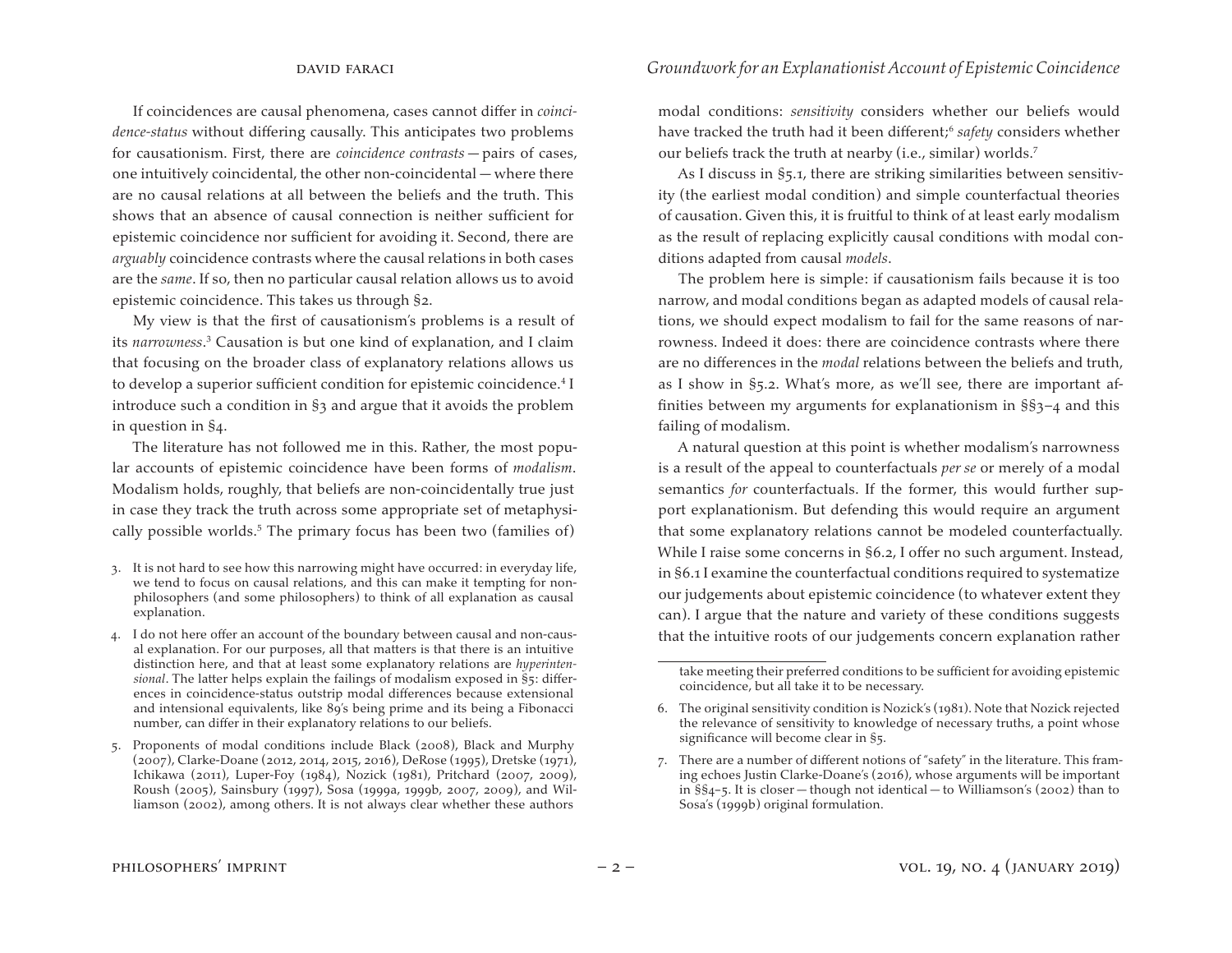than counterfactuals directly. (I refer to the view that the relevant intuitions do concern counterfactuals directly as "counterfactualism".)

Again, the literature has not followed me in this. Many philosophers treat counterfactual conditions as direct representatives of the intuitions behind our judgements about epistemic coincidence. Indeed, the literature has shifted towards conditions, like safety, that look less like adapted explanatory models and more like representatives of a directly counterfactual notion of coincidence.

This shift can be  $-$  and I suspect has been to some extent, though the issue is not typically framed this way — motivated by the second problem for causationism and, by extension, explanationism: the existence of coincidence contrasts where all explanatory relations between beliefs and truth appear to be the same. The most famous example here is Goldman's (1976) fake barn case, which he himself takes to undermine his earlier causal theory: an agent *actually sees a barn*, but the presence of barn-façades in the area renders her belief coincidentally true. The problem for both causationism and explanationism is that this agent's belief seems to be explained by the barn in exactly the same way that it would be in a *non*-coincidental case where there are no barn-façades around. This helps motivate the idea that the fundamental problem in such cases isn't an absence of explanatory connection, causal or otherwise, but rather (in keeping with safety) that the relevant beliefs *almost* failed to be true.

In §7, I argue that, despite initial appearances, there are promising explanationist strategies for distinguishing cases like Goldman's from non-coincidental cousins. This leaves open the possibility that explanationists can develop a sufficient condition for avoiding epistemic coincidence. What's more, I argue that explanationism is well-positioned both to solve certain puzzles about cases like Goldman's and to explain why those puzzles have seemed insoluble given counterfactualism — explanations that echo my arguments against counterfactualism from §6.1.

In §8, I very briefly consider how my arguments relate to two supposed reasons for skepticism about the analysis of knowledge, and to

#### david faraci *Groundwork for an Explanationist Account of Epistemic Coincidence*

issues beyond epistemology, then conclude with a brief discussion of how they relate to where, autobiographically, they began: with a fundamental epistemological challenge in metaethics.

#### **2. Two Failures of Causationism**

Begin with a classic Gettier case:8

**Bad Clock** Bertie wants to know what time it is. She consults her kitchen clock, which she has been using for years, and which has typically been accurate. The clock reads "10:00". And it is indeed 10:00. But the clock reads this because it stopped exactly twelve hours ago.

It is common to explain the import of **Bad Clock** as follows: It seems clear that knowledge requires more than true belief; a lucky guess is not knowledge. It is tempting to think the missing element is doxastic justification: it needs to be *reasonable* for Bertie to form her belief the way she does. But cases like **Bad Clock** show that this isn't enough. It is perfectly reasonable to form beliefs by consulting a historically accurate kitchen clock. Yet, as in this case, it can be a mere *coincidence* that a justified belief is true; a stopped clock is right only twice a day, and Bertie just *happened* to consult it at one of those moments.<sup>9</sup>

What precisely makes this and others cases of epistemic coincidence? It is important to note that 'coincidence' is not meant to be a term of art here, but rather serves to reflect common, pretheoretical intuitions about what's gone wrong in Gettier cases. Given this, it is appropriate to begin our philosophical theorizing with a dictionary definition: a coincidence is "a remarkable concurrence of events

- 8. That is: a case of justified true belief that fails to be knowledge. Note that not only justified beliefs can exhibit epistemic coincidence; merely true beliefs can as well. I focus on Gettier cases to avoid concerns that the intuitive failures of knowledge I focus on are non-coincidental failures of justification.
- 9. This is a variation on a case from Russell  $(1948)$ , which (as I am not even vaguely close to being the first to note) is a far more elegant case of justified true belief that fails to be knowledge than those offered by Gettier himself, but which Russell did not frame as such.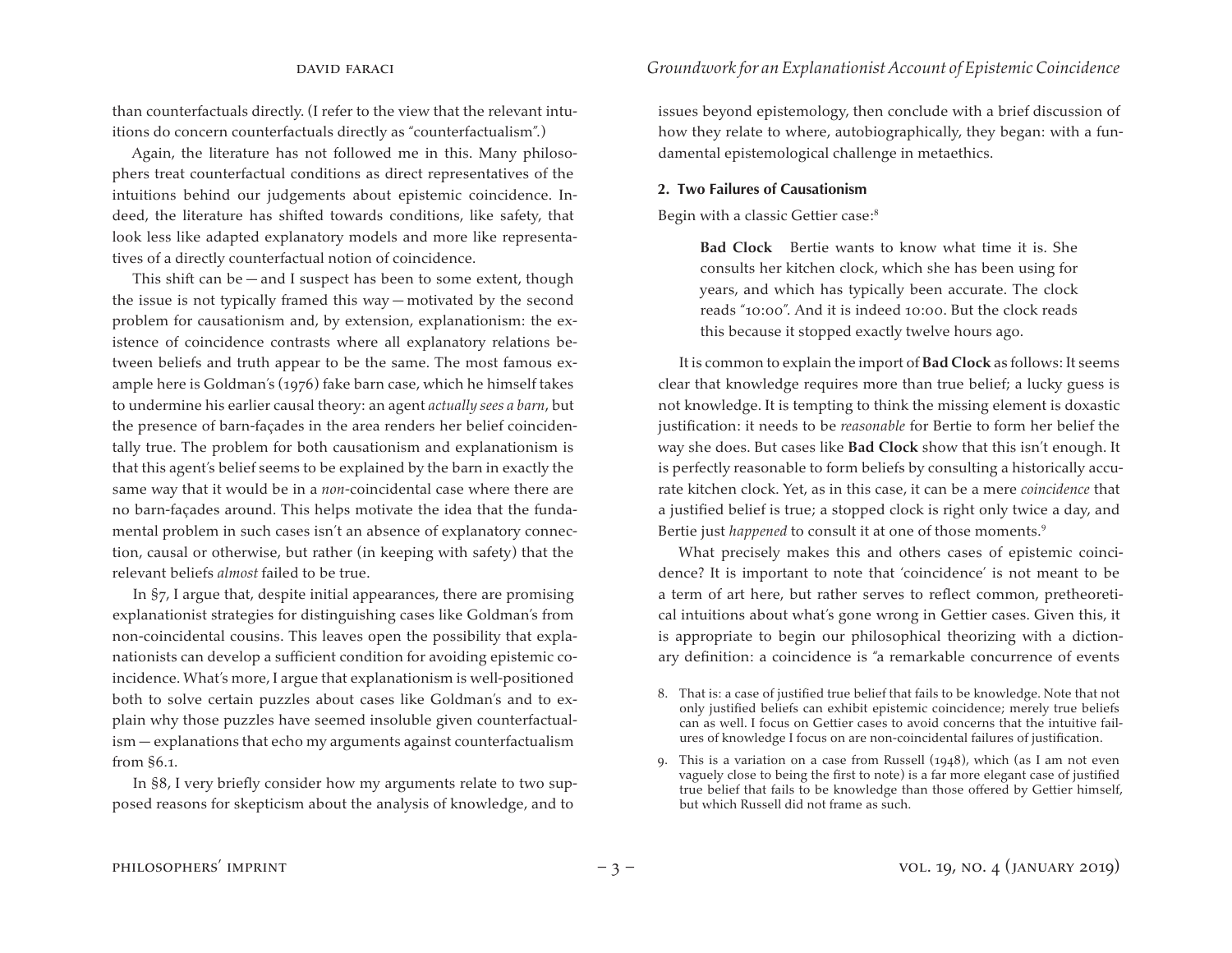or circumstances without apparent causal connection".10 And, indeed, this isn't a bad start for distinguishing **Bad Clock** from non-coincidental cousins. Bertie's belief is caused by the fact that her clock reads "10:00". But the fact that it is 10:00 does not cause the clock to read this; whatever caused it to stop at 10:00 last night does. By contrast, in a version of the case where the clock is still working, there is surely *some* connection<sup>11</sup> between the fact that it is 10:00 and the clock's reading "10:00", which in turn causes Bertie to believe — now, seemingly, *know* — that it is 10:00. This makes it both fitting and unsurprising that causal theories were amongst the first deployed in efforts to solve the Gettier problem — though these were typically offered as theories of knowledge itself, rather than of epistemic coincidence (e.g., Goldman 1967).

Unfortunately, causal theories of knowledge fail. One of their clearest failings stems from the existence of causally impotent, mind-independent truths — e.g., on many accounts, those of mathematics and ethics.<sup>12</sup> If causal connection to the truth is required for knowledge, and causal connection to some truths is impossible, then knowledge of those truths is impossible.

- 10. This definition comes from Google's in-engine dictionary. Other definitions serve my rhetorical aims less well, but in no way threaten them. Dictionary.com's definition appeals to *chance*, which might itself be accounted for modally or explanatorily: "a striking occurrence of two or more events at one time apparently by mere chance". Merriam-Webster's definition similarly appeals to *accident*, though it also — tellingly, I think — appeals to *connection*: "the occurrence of events that happen at the same time by accident but seem to have some connection".
- 11. One might doubt that the time *causes* the clock to read "10:00" in the good case, but surely there is some explanatory connection between the two, causal or otherwise. (Consider how natural it is to say that a working clock reads "10:00" at 10:00 *because* it is 10:00.) So, at worst, this ultimately supports explanationism over causationism, which falls nicely in line with my aims.
- 12. The mind-independence ensures that a causal connection cannot run the other way: our beliefs cannot cause the truth. Causal inefficacy and mind-independence are contentious in both metaethics and the philosophy of mathematics, but so long as we have — or even just wish to theorize about the *possibility* of — knowledge in some domains of causally inefficacious, mindindependent truth, the problem stands.

This is a serious enough problem as it stands, but for our purposes it will be useful to adapt it as a threat to causationist accounts of epistemic coincidence in particular. To begin, note that one *could* claim that where causal connections are impossible, coincidences are impossible or questions of coincidence simply don't apply, and thus all relevant cases are *non*-coincidental. (This anticipates a problematic modalist strategy discussed in §5.1.) But this won't do, because we intuitively mark coincidence *contrasts* involving truths that bear no causal relations to our beliefs: sometimes our mathematical and ethical beliefs are coincidentally true; sometimes they aren't. For example:

**Bad Math** Leo comes to believe that 89 is a prime number because he looks at a list labeled "Some Prime Numbers" in a historically accurate mathematics textbook and sees "89". As it happens, this is a mislabeled list of some Fibonacci numbers. [89 is a Fibonacci prime.]

**Good Math** Lisa comes to believe that 89 is a prime number because she goes through its possible factors and, through accurate calculation, determines that 89 has precisely two factors: 1 and itself.

Intuitively, **Bad Math** is a case of epistemic coincidence, while Good Math is not.<sup>13</sup> Given the common assumption that facts about which numbers are prime are causally impotent, there is simply no way for causationists to vindicate both judgements.

I will call contrasts like that between **Bad Math** and **Good Math** "no-causal-connection coincidence contrasts", or "no-cause contrasts" for short. The existence of no-cause contrasts illuminates a fundamental problem for causationism: differences in coincidence-status

<sup>13.</sup> One could claim that **Bad Math** is a case of unjustified belief, but this surely need not be so; indeed, I stipulated that Leo's textbook was historically accurate precisely to help alleviate this concern. Perhaps one could also build details into **Good Math** to make it seem coincidental — say, if Lisa thought that any number that has 1 as a factor is a prime number; again, this is irrelevant, since the point here is just to show that relevant contrasts are possible.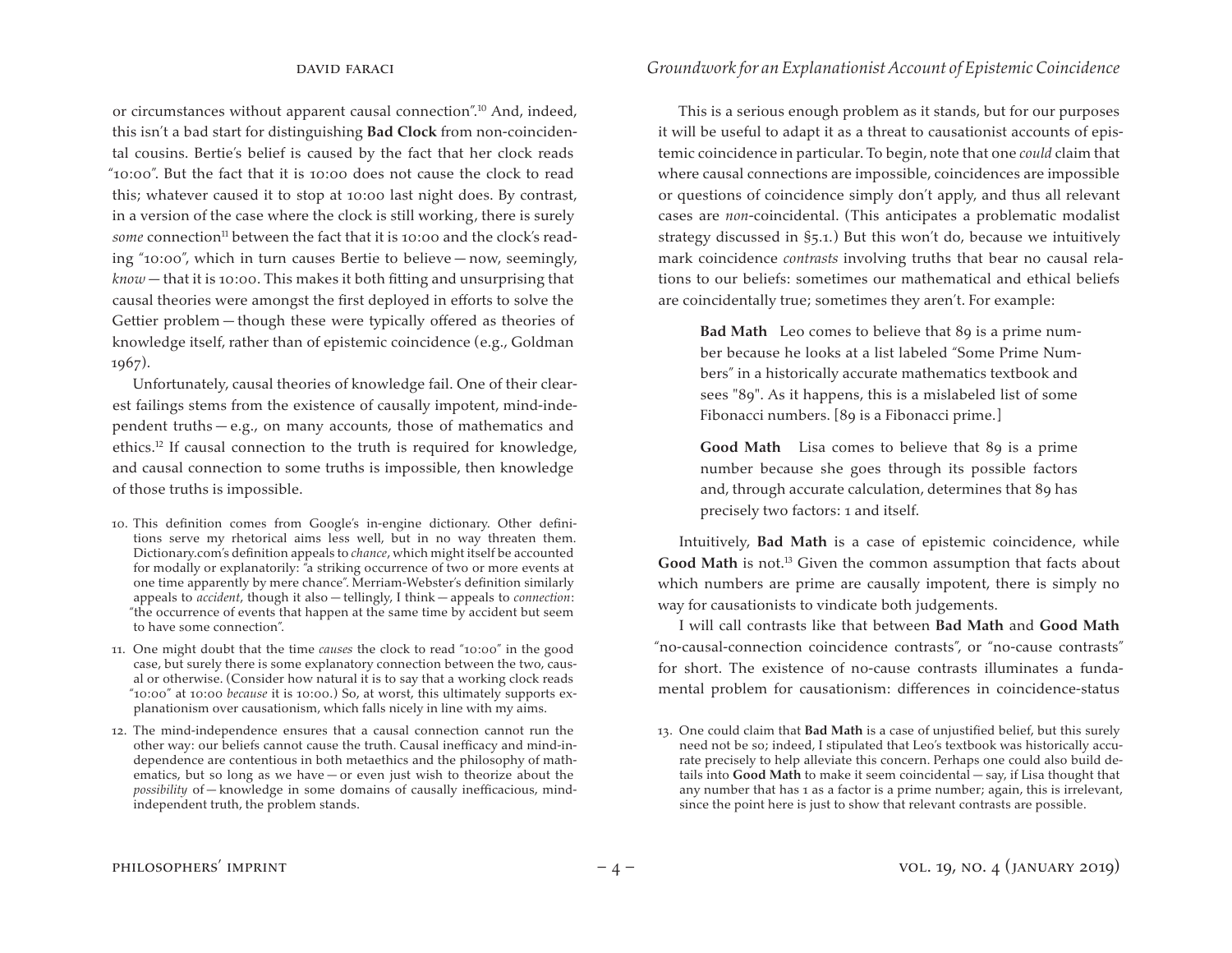outstrip causal differences, and thus no causationist account can accommodate all of our judgements about epistemic coincidence.

There is a second, related problem for causationism. In addition to coincidence contrasts where there are *no* causal connections, there are coincidence contrasts where the causal connections appear to be the *same*. I mentioned one example earlier, involving Goldman's fake barn case. Here is a somewhat different example:

**Bad Sheep** Mary sees a sheep-façade in a field and judges there to be a sheep in the field. Unbeknownst to Mary, there is a sheep hiding behind the sheep-façade, which is there because it was attracted by the façade.

**Good Sheep** Bo sees a sheep-façade in a field and judges there to be a sheep in the field. She does so because she knows that what she is seeing is either a sheep-façade or the one local sheep, and that whenever the former is present, the latter is hiding behind it.

Intuitively, **Bad Sheep** is a case of epistemic coincidence, while **Good Sheep** is not. Yet arguably Mary's and Bo's beliefs bear the same causal connection to the truth. The apparent existence of such *samecause* contrasts seems to show yet again that differences in coincidence-status outstrip causal differences. I address cases like these in §7. For now, I focus on the issues raised by no-cause contrasts.

#### **3. A Sufficient Condition for Epistemic Coincidence**

The existence of no-cause contrasts is predictable given that non-philosophers distinguish coincidences from non-coincidences in other contexts involving causally inefficacious truths. Mathematicians, for example, describe some sets of mathematical truths as coincidental, others as non-coincidental. Yet there are no differences in causal relation between sets of pure mathematical truths.14 (There are likewise no

modal differences: pure mathematical truths are necessary, and therefore all track one another perfectly across modal space.15) Helpfully, Marc Lange (2010) develops an explanatory account of coincidence, *precisely* to capture this practice of distinguishing mathematical coincidences from non-coincidences. In this section, I adapt his account to provide a sufficient explanationist condition for epistemic coincidence.

Begin with a mathematical coincidence contrast, using two of Lange's examples:

**Calculator** Using a standard calculator (or keyboard) 1–9 number pad, one can create palindromic numbers by moving back and forth across rows (e.g., 789987), up and down columns (e.g., 369963), and along diagonals (e.g., 159951). There are 16 such numbers. All of them are divisible by 37. (Lange 2010, 308–9; drawn from the December 1986 issue of *The Mathematical Gazette*)

**Diophantine** Here are two Diophantine equations (ones where the variables can take only integer values):  $2x^2(x^2 - y^2)$ 1) =  $3(y^2 - 1)$  and  $x(x - 1)/2 = 2n - 1$ . These two equations have the same five positive solutions:  $x = 1$ , 2, 3, 6, and 91. (Lange 2010, 309; drawn from Guy 1988, 704)

**Diophantine** is widely regarded as a coincidence. **Calculator** is not, because of the following proof:

[L]et  $a$ ,  $a + d$ ,  $a + 2d$  be any three integers in arithmetic progression. Then

 $a \cdot 10^5 + (a + d) \cdot 10^4 + (a + 2d) \cdot 10^3 + (a + 2d) \cdot 10^2 + (a + d) \cdot 10 +$  $a.1 = a(10^5 + 10^4 + 10^3 + 10^2 + 10 + 1) + d(10^4 + 2.10^3 + 2.10^2)$ + 10) = 1111111*a* + 12210*d* = 1221(91*a* + 10*d*).

<sup>14.</sup> They are also not "concurrence[s] of events or circumstances" — another overly narrow aspect of the dictionary definition.

<sup>15.</sup> Like the claim of causal impotence, the necessity claim is contentious (in metaethics as well — e.g., Rosen forthcoming), but innocent here (compare note 12).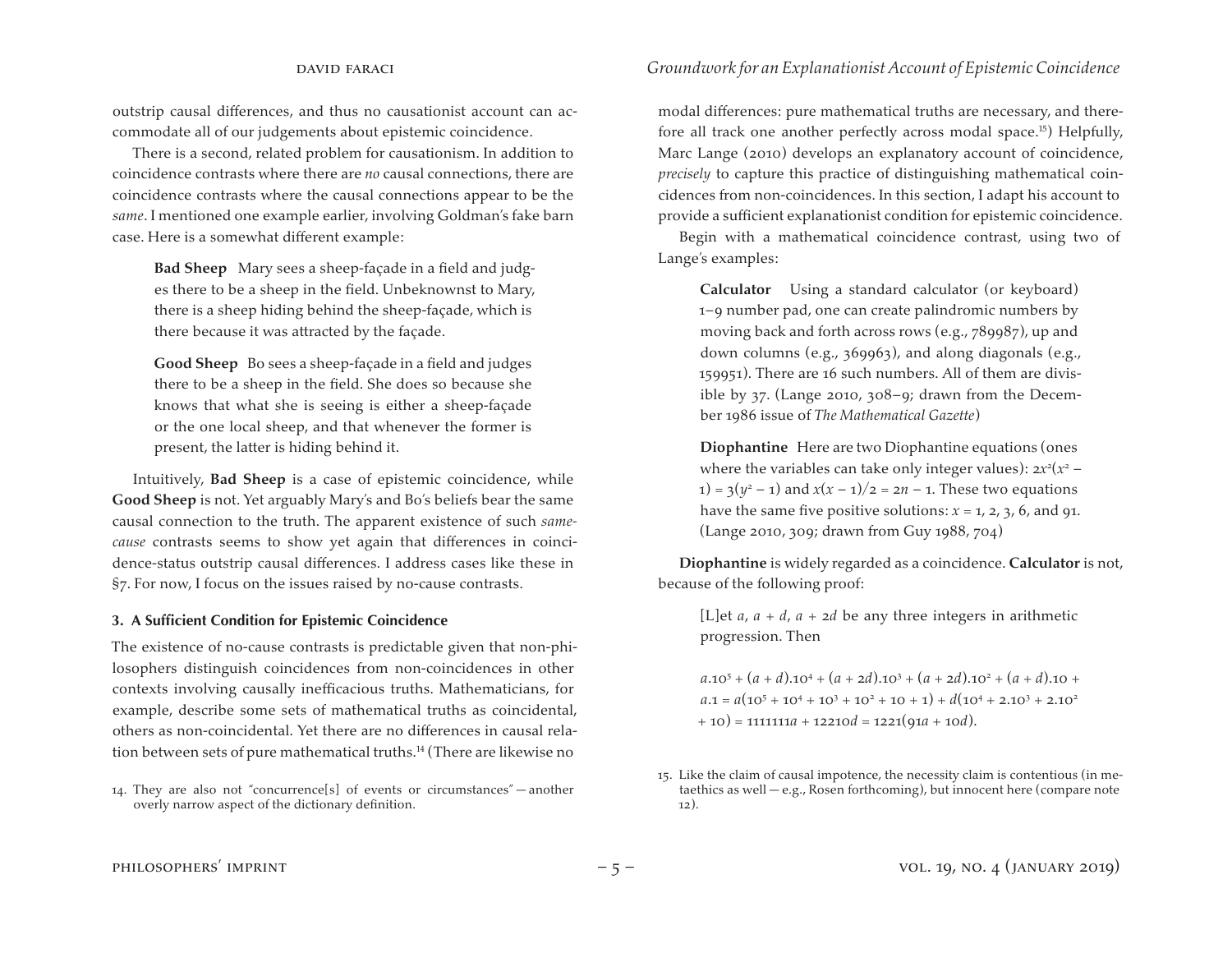So not only is the number divisible by 37, but by 1221 (= 3 X 11 X 37). (Nummela 1987, 147; as quoted by Lange 2010, 310)

How does this proof show that **Calculator** is not a coincidence? It is not merely in virtue of *being a proof*. After all, we can prove **Diophantine**. Rather, the proof shows that **Calculator** is not a coincidence because it enables us to provide a *unified explanation* of the sixteen results  $(i.e., of the fact that 789987, 369963, 159951, etc. are all divisible by 37).$ There is reportedly nothing like this for **Diophantine**.

To get at the relevant sense of unification, note that for any apparent coincidence between the members of a set Γ, it may be possible to develop a *joint* explanation by conjoining the respective explanantia of each member of Γ. <sup>16</sup> For example, it might seem quite the coincidence if you and I were in Minsk at the same time. We can offer the explanation: you are spending your sabbatical in Minsk, and I am on vacation in Minsk. Clearly, this does nothing to eliminate the coincidence.

What separates such merely conjunctive explanations from appropriately unified ones? In the Minsk example, we can offer just as good an explanation of *one* explanandum, but not the other, by isolating a portion of the explanans on offer. There is a coincidence between *your being in Minsk* and *my being in Minsk*. The first conjunct in the proposed explanans — you are spending your sabbatical in Minsk — explains the former incident just as well as the total, conjunctive explanans does, and does not explain the latter at all. This motivates:

16. I say "may" because it is not clear that all such conjunctions constitute explanations. Relatedly, Lange distinguishes unified explanations from unified *deductions*. Consider, for example, the fact that the decimal expansion of *e*  begins 2.718281828. The chances of this early repetition of '1828' are one in several thousand. This is widely regarded as a coincidence (Lange 2010, 324; drawn from Gowers 2007, 34). The fact that we can construct a unified proof *that* there is this repetition clearly provides no *explanation* of it. How to understand such mathematical explanation is a difficult question (one Lange tackles elsewhere, e.g., in his 2016), but, for our purposes, the intuitive distinction will suffice.

Unified E is a unified explanation for the members of Γ if and only if no isolable part of E explains some members of Γ at least as well as E but fails to explain other members of Γ at least as well as E.17

Unified accounts for the contrast between **Calculator** and **Diophantine**. We can prove that the two equations in **Diophantine** have the relevant positive solutions. And thus we can prove that *both* do by conjoining those proofs. But this is not a unified explanation: we can prove that one of the equations, but not the other, has the relevant positive solutions using a proper subpart of that joint explanation. By contrast, the proof offered for **Calculator** shows that all numbers with certain properties — ones shared by numbers formed in the relevant way on a number pad — will be divisible by  $37$  (and 1221).

Lange takes mathematical coincidence to obtain where there is no unified explanation for a set of mathematical truths.<sup>18</sup> Can the preceding be adapted as a sufficient condition for coincidence generally? Consider the conditions under which the Minsk case would either cease to seem coincidental, or at least seem less coincidental, *if* we think of coincidence as an explanatory phenomenon. First, our being in Minsk at the same time would seem no (or less of a) coincidence if

- 17. Lange notes some complications that we can safely set aside. First, unification "may be vague at the margins — for instance, in whether a given proof explaining one component can be expanded to cover another component merely by removing an otiose restriction, or only by adding some slight further resource" (Lange 2010, 322). There, he thinks, the notion of coincidence will be correspondingly vague. This is a problem only if our intuitions about epistemic coincidence are never vague at the margins, a claim there is some evidence against (see §7). Second, there may be ways of developing disunified proofs so that their elements cannot be disentangled. I don't know whether this problem can impact the issues we are talking about here, but it seems clear that this is a technical issue, not a substantive one. Third, Lange ultimately weakens his account of coincidence, allowing that a unified explanation need not explain *all* members of Γ, but may merely explain why each is true if *any* are. We can safely accept this amendment.
- 18. At least where the members of the set share some common feature that calls out for unified explanation. It is not necessarily a coincidence that 2+2=4 and 2 is the only even prime, even if there is no unified explanation for these facts.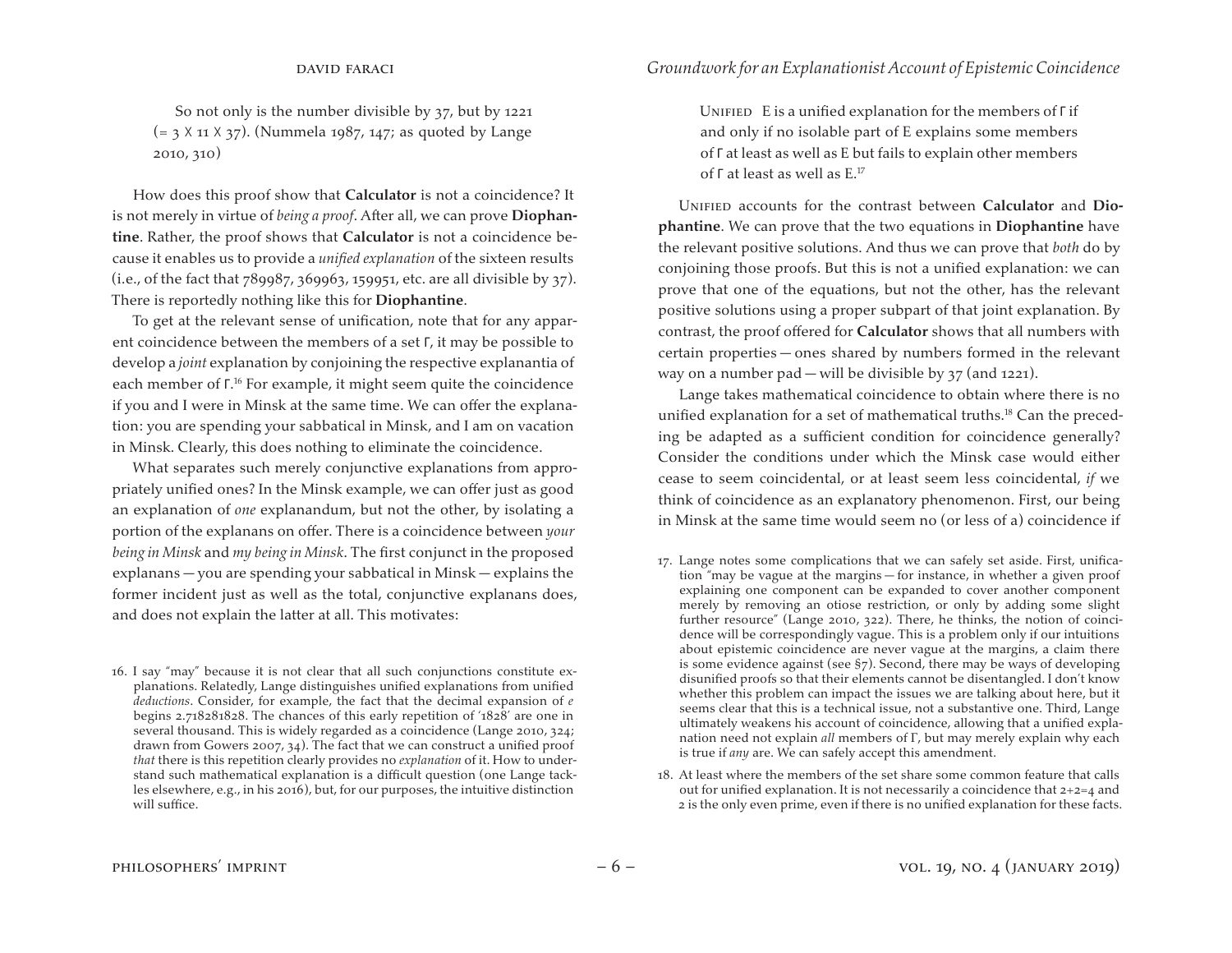your presence explained mine, or vice versa — say, if I followed you to Minsk. Second, our both being in Minsk would seem no (or less of a) coincidence if some third factor explained both of our presences — say, if we were both attending a conference being held in Minsk that day.19

The latter, third-factor explanation is a unified explanation.<sup>20</sup> The former, where one of us follows the other, may be as well.<sup>21</sup> But even if not, we can accommodate all relevant possibilities by adding a wellmotivated second conjunct to our sufficient condition: a coincidence obtains if there is no unified explanation for all elements of the set in question *and* no explanatory chain linking all elements of that

- 19. As Lange argues, coincidences appear to be gradable. Certainly, there is still some coincidence left here: perhaps it is a coincidence that we both attended this conference. But it should be clear that the explanation on offer makes our meeting *less* of a coincidence. I will not address here *how* coincidental belieftruth correspondence has to be to undermine knowledge, though I will gesture in what I take to be the right direction in §7. Nevertheless, this is worth noting because it heads off a common objection: that *no* physical events are coincidences on an explanationist account, because all physical events have a common cause: the Big Bang. As Lange points out, this more plausibly suggests that which explanatory connections serve to eliminate coincidence is a contextual matter; it does not threaten the claim being relied on here, that a total absence of explanatory connection is sufficient for coincidence.
- 20. Again, at least as long as we keep in mind that coincidence is gradable (see previous note). For example, in order to explain why we are both in Minsk, we may need to appeal to the conference as well as psychological facts about each of us. The conference is a unified explanation for our presences. But the full explanation that includes our independent intentions to attend the conference will be partially disunified, since we may be able to explain your presence just as well without appealing to my intention. This is no objection. It simply raises the question of whether our intentions are coincidental. If there is some unified explanation for them — such as our both being members of an association for whose members the conference is mandatory — perhaps they are not, in which case a stronger unified explanation for our presence is available. (Then, of course, there is the question of whether our membership is coincidental….)
- 21. If I am there because of you, then by the transitivity of explanation, whatever explains your presence explains mine. But the view should not turn on whether there is such transitivity. The unified-explanation account also won't work in cases where at least one element of the apparent coincidence is a fundamental fact, unless fundamental facts explain themselves — again, something the view should not turn on.

 $set - e.g.,$  in the case where the set has two members, neither explains the other. Thus:

Coincidence It is a coincidence that the members of Γ are all true if (a) there is no unified explanation for the members of Γ and (b) no explanatory chain links all members of Γ.

The addition of (b) is well-motivated, because (b) is clearly recommended by the same underlying thought as (a). They represent the two ways in which there can be an *explanatory connection* between the members of a set: (a) through a shared relation to something outside the set or  $(b)$  through internal relations within it.<sup>22</sup> Coincidence obtains where there is no such connection. In the epistemic case, this gives us:

Explanationist For any true belief B and truth it concerns T, B is *coincidentally true* if (a) there is no unified explanation for B and  $T$ ; (b) T does not explain B; and (c) B does not explain T.<sup>23</sup>

- 22. Lange anticipates this development: "[S]uppose that one component [of a potential mathematical coincidence] is a mathematical axiom. Perhaps an axiom has no explanation. But the fact that all of those components are true is not then obviously coincidental — *especially in a case where the axiom explains the other component's truth*. … [I]f F is an axiom and has no explanation, whereas G is explained by F, then it is no coincidence that F and G both hold …" (Lange 2010, n. 11, emphasis mine). (In this same note, he also mentions the possibility that axioms explain themselves, allowing for unified explanations of sets that include axioms.)
- 23. I offer this definition in terms of a single belief, rather than a set of beliefs, merely for the sake of simplicity. Once we move to sets, there is (for one) a question about how many of the beliefs need to be explanatorily connected to their attendant truths in order to avoid epistemic coincidence. Since Explanationist is, again, merely a sufficient condition, I could sidestep this by noting that a sufficient condition would be when there are no connections between *any* elements of the sets. But this seemed needlessly wordy, and the simplification will make no difference in what follows.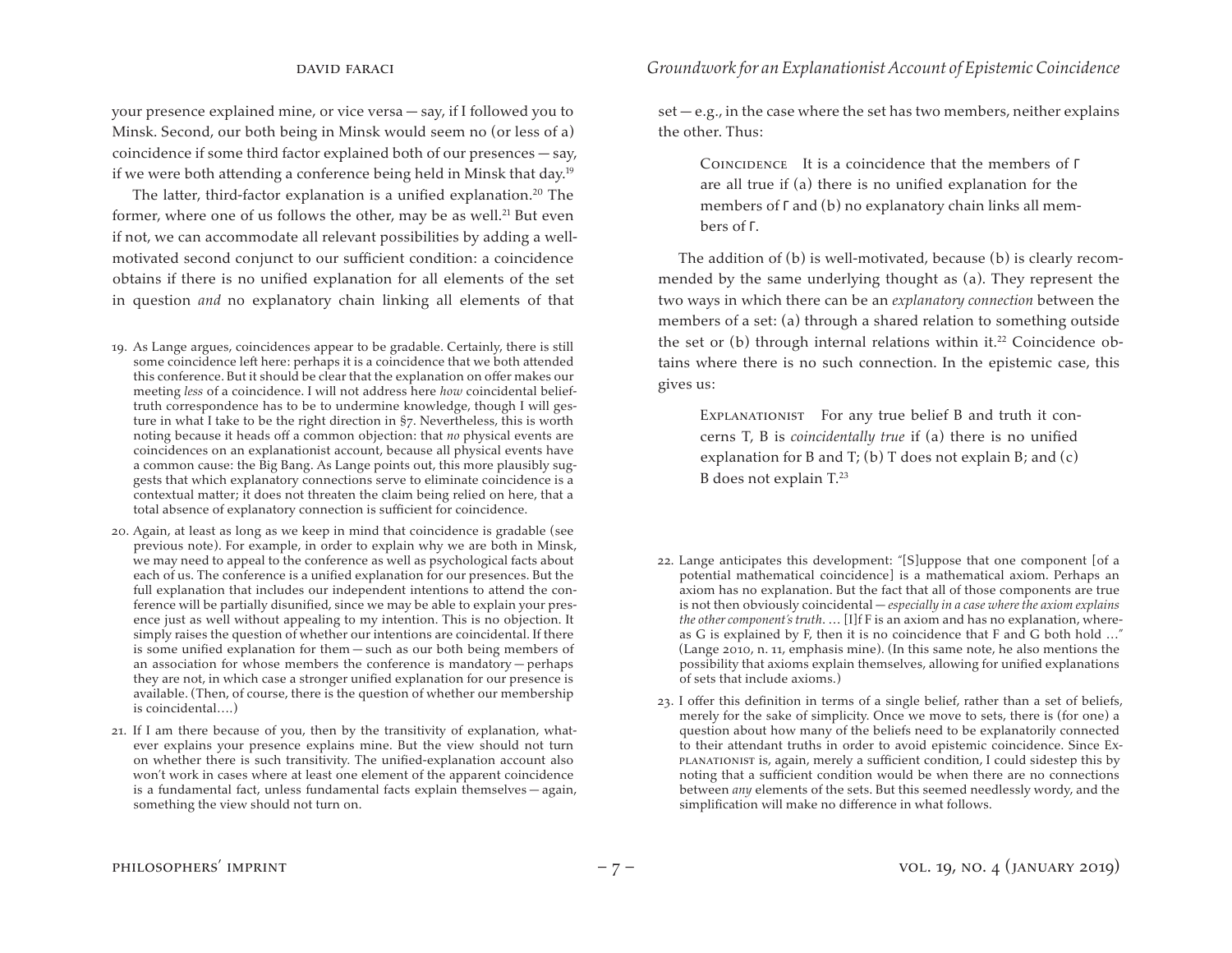This is our sufficient condition for epistemic coincidence. The next question is whether it avoids causationism's problem with no-cause contrasts.

#### **4. Explanationist and No-Cause Contrasts**

Explanationist can accommodate no-cause contrasts if, in all relevant *non*-coincidental cases, there are no *causal* connections but there are still *explanatory* ones. For instance, while there may be no *causal* connection between the fact that 89 is prime and Lisa's belief in **Good Math**, there must be some *explanatory* connection — one absent in **Bad Math**.

Indeed, I do not think there are any *non*-coincidental cases without explanatory connections. The best evidence for this, I contend, is that in cases where it is *unclear* what the connection is, we tend to raise epistemological worries about the beliefs in question. One might naturally be puzzled, for example, about *how* the fact that 89 is prime is connected to Lisa's belief. If we begin to suspect that no such connection is possible, we are likely to wonder whether her being right is a coincidence after all, or even whether she *is* right that 89 is prime, since we may well have arrived at this conclusion by her same method.

This line of thought is given philosophical treatment within several massive, overlapping literatures on a set of related epistemological challenges, the most famous of which is the Benacerraf Problem (or "Benacerraf-Field Challenge") in the philosophy of mathematics (Benacerraf 1973; Field 1989). My view is that these challenges are rooted in concerns about epistemic coincidence, ones motivated most easily, and arguably *only*, by explanationism. The challenges' framing is certainly suggestive — there is frequent talk, for instance, of "links" and "connections". What's more, modalism renders these challenges incomprehensible in domains of purportedly necessary truth like mathematics and ethics, a claim argued for — strikingly, *championed* — by some modalists. Consider the conclusion of the last in a series of recent, influential papers by Justin Clarke-Doane (2012, 2014, 2015, 2016), wherein he understands the Benacerraf Problem as a challenge

to *explain the reliability* of our mathematical beliefs. He begins with his titular question:

What is the Benacerraf Problem? There does not seem to be a satisfying answer. There does not seem to be a sense of "explain the reliability" in which it is plausible both that it appears in principle impossible to explain the reliability of our mathematical beliefs and that the apparent in principle impossibility of explaining their reliability undermines them. The problem is quite general, infecting [many] arguments with the structure of the Benacerraf Problem … . (Clarke-Doane 2016, 36)

He ends the paper shortly thereafter:

[M]any philosophers would hold that a justified true belief which is both safe and sensitive qualifies as knowledge … . Perhaps the present discussion helps to explain why. "Gettiered" beliefs — justified and true beliefs which fail to qualify as knowledge — are plausibly beliefs whose truth is coincidental in a malignant sense. What is that sense? It is arguably precisely the sense in which learning that the truth of one's beliefs is coincidental would undermine them. If this is correct, then there is a "translation scheme" between the claim that it is impossible to relevantly explain the reliability of our [beliefs], given their truth, and the claim that those beliefs are Gettiered. (Clarke-Doane 2016, 36)

Obviously, I think Clarke-Doane is right that Gettiered beliefs are those "whose truth is coincidental in a malignant sense". I also think he is right that there is a "translation scheme" between the impossibility of a certain kind of explanation and the presence of epistemic coincidence, and that this is the worry behind the Benacerraf Problem. But I think he is wrong about what *needs explaining*. He takes the relevant explanandum to be "the reliability of our [beliefs], given their truth,"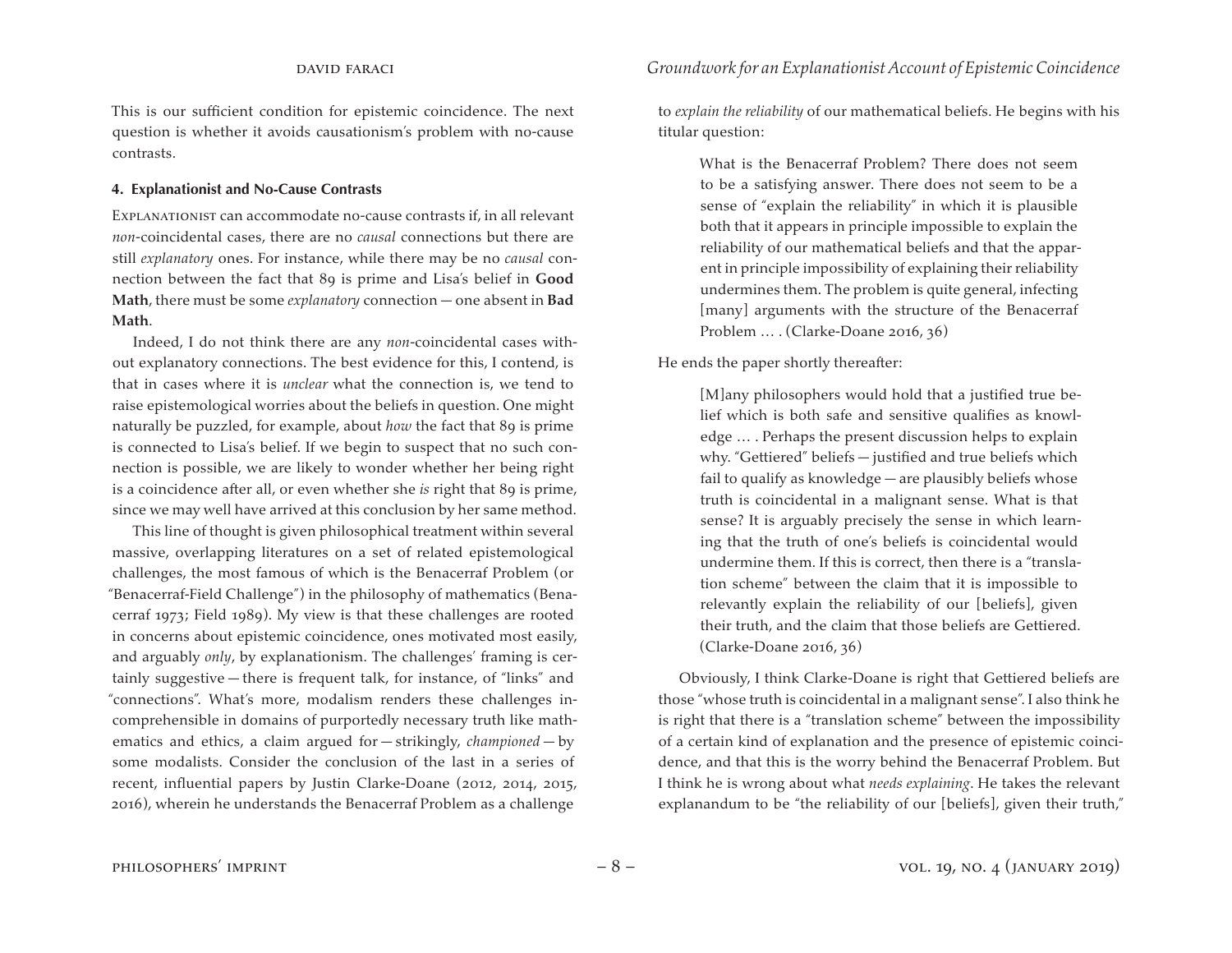where reliability is understood modally. But it is clear that proponents of the Benacerraf Problem take the relevant explanandum to be something *actual*, not something modal given something actual. Here is Field:

[T]he phenomenon that our beliefs about (say) electrons are reliable is not *simply* that our "electron" beliefs counterfactually depend on the facts about electrons: it is that our beliefs depend on the facts about electrons *in such a way that* the correlation of our believing the sentence 'p' and its being the case that p would be maintained given a variation in the facts about electrons. It is *this type of*  counterfactual dependence that needs explaining, not counterfactual dependence by itself. But now, if the intelligibility of talk of "varying the facts" is challenged … it can easily be dropped without much loss to the problem: there is still the problem of explaining the actual correlation between our believing 'p' and its being the case that p. (Field 1989, 238, underlining mine)

What kinds of explanation would do the trick? Here is David Enoch, discussing Field:

There is … a striking correlation between mathematicians' mathematical beliefs (at least up to a certain level of complexity) and the mathematical truths. Such a striking correlation calls for explanation. … Platonists cannot explain [it] in any of the standard ways of explaining such a correlation — by invoking a causal (or constitutive) connection from the first factor to the second, or from the second to the first, or from some third factor to both. (Enoch 2011, 158–9)

Field claims that we need to explain the *actual* correlation between our beliefs and the truth. He also offers an implicit explanation for modalism's appeal: modal conditions provide an intuitive and powerful

*test* for such explanatory connections. If we want to know whether I followed you to Minsk, it is natural to ask whether, had you instead gone to Helsinki, I'd be there, too. The answer is telling: if so, this looks like evidence that I'm following you (or that there is some other connection between us). But if it is *impossible* for you to have gone to Helsinki, the test doesn't work; even if we accept that the impossibility of the antecedent entails "if you had gone to Helsinki, I would have followed you there", we learn nothing at all about whether I followed you to Minsk.

Enoch cites three ways of explaining belief-truth correlations: the truth might explain the beliefs; the beliefs might explain the truth; or some third factor might explain both.<sup>24</sup> The affinities with Explanationist are beyond striking; these are precisely the ways Explanationist offers for avoiding (or lessening) epistemic coincidence.25 These framings retain the intuitive force of the Benacerraf Problem and its relatives. And they vindicate our puzzlement about **Good Math**: it *seems* like no coincidence that Lisa gets the right answer, but if there could in principle be no explanatory connection between her belief and the fact that 89 is prime, it would be a coincidence after all.

I submit that all cases involving true beliefs, where there is no explanatory connection between those beliefs and the truth, are cases of epistemic coincidence. I can think of no counterexamples, and further submit that the intuitive force of the Benacerraf Problem and its relatives rests on the impossibility of such counterexamples.

In the next section, I argue that there are coincidence contrasts where all modal relations between beliefs and truth are the  $same - "same-modality$  contrasts" — and that modalism therefore cannot accommodate all judgements about epistemic coincidence. This was predicted, first, by my framing of modalism as a misguided

25. And this isn't merely an artifact of my authorship; Explanationist was motivated as an adaptation of Lange's wholly independent work on mathematical coincidence!

<sup>24.</sup> Enoch goes on to propose a solution to the challenge for normative realism. This solution fails, as argued in Elliott and Faraci (m.s.), because the explanation he offers is not unified.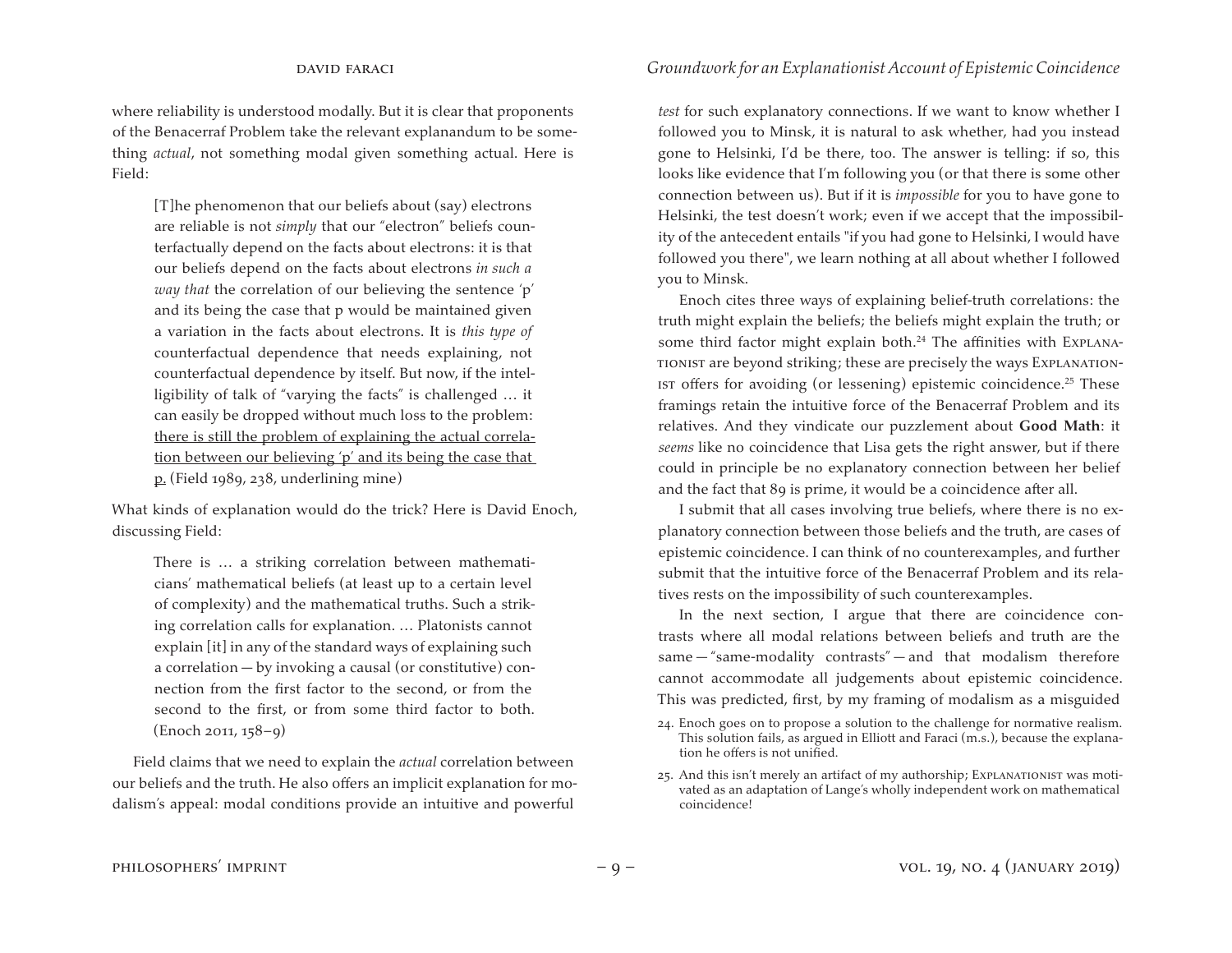cleanup of causationism and, second, by Clarke-Doane. The arguments to come follow these predictions.

#### **5. Same-Modality Contrasts and the Failure of Modalism**

#### *5.1 The Lewis and Clarke-Doane Expedition*<sup>26</sup>

Clarke-Doane's argument begins with sensitivity. Beliefs are sensitive just in case they are true and, had the relevant truths been different, those beliefs would have been correspondingly different. His point about sensitivity is widely recognized: beliefs in necessary truths "are vacuously sensitive on a standard semantics", because counterfactuals with necessarily false antecedents are necessarily true (Clarke-Doane 2016, 26). This point is most famously made by David Lewis, who raises it as a *problem* for applying modal conditions to beliefs in necessary truths. Ironically, however, Lewis is often quoted out of context, giving the false impression that he, like Clarke-Doane, takes this point to undercut the force of the Benacerraf Problem.<sup>27</sup> Here is the oft-quoted passage, except the underlined portion is frequently left out:28

Probably the right thing to say is that the demand for an infallible method does not make very good sense for

- 26. As will become clear, this is something of a misnomer; but I couldn't resist.
- 27. The explanation may be that this passage does come from a section in which Lewis challenges the Benacerraf Problem, and some of the reasons he gives for doing so do concern the necessity of mathematical and modal truth. As I read Lewis, his central reason for rejecting it is that "[o]ur knowledge of mathematics is ever so much more secure than our knowledge of the epistemology that seeks to cast doubt on mathematics" (Lewis 1986, 109). Lewis bolsters this by suggesting that we should have different standards for knowledge of contingent and necessary truths, anyway, though he ultimately acknowledges that we should hope for an overarching theory that encompasses knowledge of both the contingent and the necessary. Perhaps explanationism will point the way!
- 28. Clarke-Doane (2016, 26) does this, but let me not pick on him. The same truncated passage appears in several other papers, including ones that are *critical* of trivial sensitivity, such as Schechter (2010, 443). I find this particularly surprising given that many, I'd think, wouldn't want to give up a chance to show that Lewis is on their side!

knowledge of non-contingent matters, because it is too easily trivialised. For if it is a necessary truth that so-andso, then believing that so-and-so is an infallible method of being right. If what I believe is a necessary truth, then there is no possibility of being wrong. That is so whatever the subject matter of the necessary truth and no matter how it came to be believed. (Lewis 1986, 114–5, underlining mine)

We can reinforce Lewis' rejection of such "trivial infallibility" by considering the similarities between sensitivity and simple counterfactual models of causation. For example:

[W]e may define a cause to be *an object, followed by another … where, if the first object had not been, the second never had existed*. (Hume 1748, sec. VII)

Imagine a simple causationist view on which *any* causal connection rules out coincidence and causation is understood as above: the truth causes our beliefs, precluding epistemic coincidence, just so long as it is the case that, if the truth "*had not been*", the belief "*never had existed*". It follows that necessary truths cause *all* of our beliefs, and therefore cannot be coincidental with them. This is doubly mistaken. It is implausible that necessary truths cause all of our beliefs. More importantly for our purposes, this view is undermined by the existence of no-cause contrasts like that between **Bad Math** and **Good Math**. This is just to reiterate the first problem for causationism raised in §2. The parallels with sensitivity are obvious.

Modalists who share these concerns about sensitivity will be quick to remind us of a major development: modal conditions that attend to variations in both the truth *and* our beliefs, rather than just the former. The most popular such condition is *safety*: beliefs are safe just in case they are true and could not easily have been false.

Safety improves on sensitivity by allowing us to consider whether our beliefs in necessary truths could easily have *diverged* from those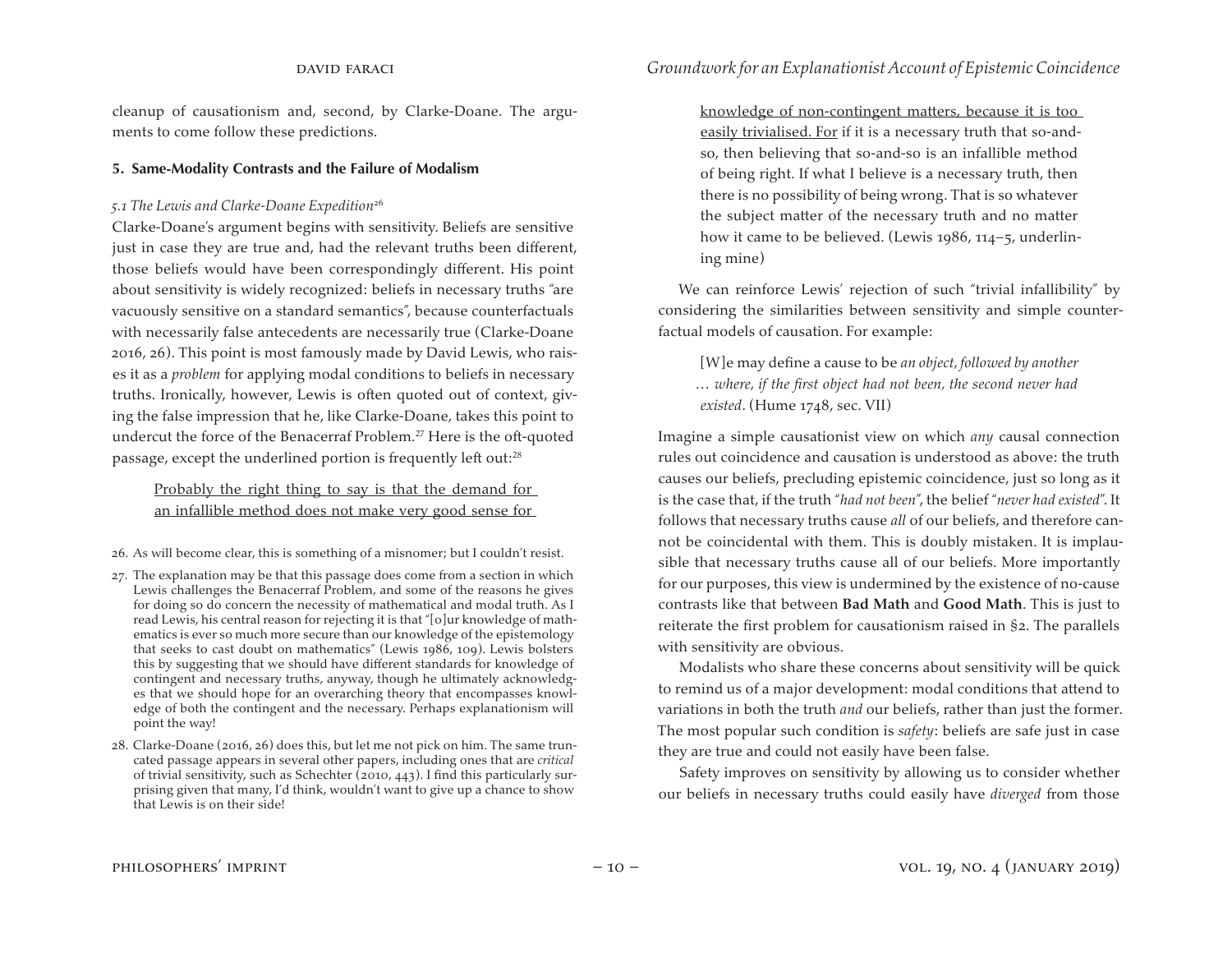truths. This brings us to what is arguably Clarke-Doane's most significant insight: the safety of our beliefs in necessary truths is a direct function of the *modal stability* of those beliefs — how nearby the worlds are in which they are *different*. So long as our belief-forming method would give the same results at nearby worlds, our beliefs are safe.

Ironically, help may come from the challengers here. Clarke-Doane, like Enoch and others, interprets evolutionary debunking arguments in metaethics (e.g., Street 2006) as close relatives of the Benacerraf Problem. These arguments begin with the premise that there is an evolutionary explanation for our ethical beliefs. Assuming there is no reason to believe that evolution tracks the ethical truth, it seems it would be a "cosmic coincidence"29 if our beliefs corresponded to that truth. But, Clarke-Doane argues, the robustness of this evolutionary explanation may well ensure that our ethical beliefs couldn't easily have been different, and thus that they are safe.

Modalists unfriendly to Clarke-Doane's conclusion may try to resist by developing an account of proximity allowing for nearby worlds where our beliefs are different, either because evolutionary forces produce different beliefs, or because our beliefs are not explained by evolutionary forces (e.g., Warren and Waxman m.s.).<sup>30</sup> Unfortunately, this strategy cannot avoid modalism's fundamental problem. Modal

- 29. I borrow this phrase from Matt Bedke (2009), though others have put things similarly; e.g., William Kneale (1950, 123) talks of "historical accidents on the cosmic scale" (though in a slightly different context).
- 30. Or they may challenge Clarke-Doane's claim that it is legitimate to assume the truth of our beliefs here. There is much debate over the circumstances under which one may assume the truth of our beliefs in addressing the Benacerraf Problem (e.g., Christensen 2011; Kelly 2013; Locke 2014; Morton forthcoming; Vavova 2014, 2018). But denying this assumption doesn't avoid the fundamental problem: our actual beliefs *could* be true, and therefore both safe and sensitive, and yet there might remain epistemic coincidence. I do think, however, that there are affinities between explanationism and views about the conditions under which assuming the truth of our beliefs *is* questionbegging. Justin Morton (forthcoming), for example, argues that assuming the truth is question-begging when, given that assumption, "our beliefs within the relevant domain are probabilistically independent of their truth". But he also raises concerns about modalism that would seem to undermine his own proposal if 'probabilistic dependence' were interpreted modally. My strong

conditions like sensitivity that attend only to variations in the truth fail to account for coincidences involving necessary truths. In exactly the same way, modal conditions that attend to variations in both the truth *and our beliefs* fail to account for coincidences involving *necessarily held beliefs in necessary truths*.

As we'll see in the next section, this final point allows for development of same-modality contrasts: pairs of cases — one intuitively coincidental, the other non-coincidental — that differ in coincidence-status but not in the modal relations between the beliefs and truth. The existence of such contrasts demonstrates that differences in coincidencestatus outstrip modal differences. It follows that modalism cannot accommodate all judgements about epistemic coincidence — as predicted, for much the same reasons of narrowness as causationism.

#### *5.2 A Same-Modality Contrast*

In this section, I construct a same-modality contrast. I do so slowly, to avoid worries that the ultimate failure is about truth or justification, rather than coincidence. Begin with:

**TB** Eula consults the Source to form some beliefs about which numbers are prime. All of Eula's resultant beliefs are true.

This may or may not be a case of epistemic coincidence.

Next, we need to make Eula defeasibly justified in consulting the Source. But there also need to be no *defeaters* for her justification. There must be no available evidence that her beliefs are false — i.e., no *rebutting* defeaters. There must also be no available evidence that the Source is not a legitimate source of information — i.e., no *undercutting*  defeaters. All of this can simply be stipulated, but the issue of undercutting defeat raises an issue worth addressing.

Since Eula's beliefs are true, it is easy to accept that there is little to no evidence that they are false. However, if the evidence always points

suspicion is that he is banking on an alternative account of such dependence that would capture explanatory connections.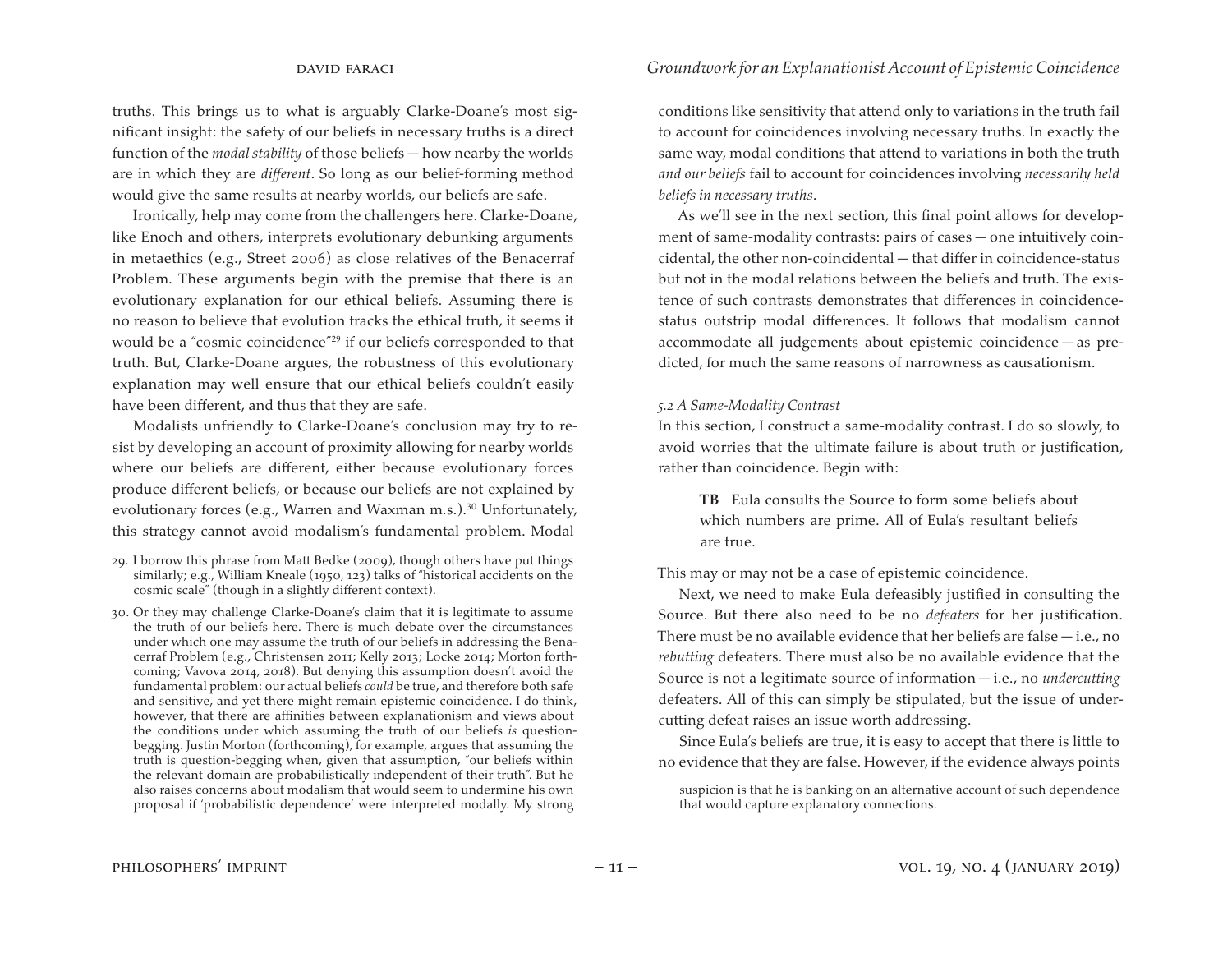to the truth, then if there are defeaters, there will be evidence of defeaters. I will be assuming that the first antecedent is false — that there can be misleading evidence.31 But little hangs on this. If you hold that evidence of epistemic coincidence is an undercutting defeater (which I am inclined to accept<sup>32</sup>), but also that if there is epistemic coincidence, then there will always *be* such a defeater available (which I am inclined to deny), then our interest here is in beliefs for whom the *only*  potential defeater is evidence of epistemic coincidence.33 I include the relevant addendum in brackets in:

**JTB** Eula is defeasibly justified in forming beliefs about which numbers are prime by consulting the Source, and there is no available evidence that the Source is untrustworthy [except possibly for evidence of epistemic coincidence]. Eula consults the Source to form some beliefs

- 31. Or, at least, misleading evidence *available to the agent*, and thus relevant to whether the agent is justified. One can, of course, insist that even unavailable evidence is relevant to whether the agent is justified, but this makes it difficult to distinguish justification from coincidence. On such a view, for instance, Bertie would presumably be unjustified in **Bad Clock**. In any case, it should be clear that nothing substantive hangs on this.
- 32. Because this paper is already quite long, I won't say much about this here, but I think it is a crucial part of the dialectic. I have the sense that many epistemologists are becoming dubious about the importance of epistemic coincidence, roughly following the thought that if one reasons well and arrives at the truth, saying that this somehow doesn't rise to the level of Knowledge seems a bit precious. But while I have been framing things in terms of Gettier cases to avoid confusion with other elements of justification, I think that ultimately epistemic coincidence is most significant as a defeater for justification, rather than for knowledge (as per Field, rather than Benacerraf). If I have good evidence that there cannot possibly be an explanatory connection between my beliefs and the truths I took them to be about, that is excellent reason to doubt the reasonableness of forming beliefs in the relevant domain, at least in the ways I have been. Crucially, this is meant to be compatible with the idea that it is permissible to assume the truth of our beliefs in accounting for their connection to the truth (see note 30). Indeed, explanationism helps vindicate this thought: one cannot expose an explanatory connection between the members of a set without assuming those members exist!
- 33. As well as, of course, everything that entails. If evidence is never ultimately misleading, then there will also be evidence that some such defeater exists, etc.

about which numbers are prime. All of Eula's resultant beliefs are true, and there is no available evidence to the contrary.

You might worry that without more information about the Source, you shouldn't accept that Eula is justified in using it. But we could just stipulate, say, that the Source was recommended to Eula by a typically trustworthy friend, or even that the Source has given Eula independently verified information in the past. With or without such stipulations, it remains indeterminate whether **JTB** is a case of epistemic coincidence.

The next step is to develop the case so that Eula meets any potentially relevant modal condition. I've already explained how we can do this: we just need to stipulate that the relevant truths are neces $sary-I'm$  assuming which numbers are prime qualifies — and that Eula necessarily believes what she believes.34 This brings us to:

**J□TB** Eula is defeasibly justified in forming beliefs about which numbers are prime by consulting the Source, and there is no available evidence that the Source is untrustworthy. Eula consults the Source to form some beliefs about which numbers are prime. All of Eula's resultant beliefs are true, and there is no available evidence to the contrary. At every possible world, Eula's counterpart forms beliefs about which numbers are prime by consulting the Source's counterpart, and the Source's counterpart delivers the same answers as at the actual world.<sup>35</sup>

- 34. Of course, she might fail to meet a modal condition that requires her *not* to track the truth at certain worlds. But this suggests, implausibly, that Eula might lack knowledge because she tracks the truth *too well*.
- 35. You might think that it is not even *in principle* possible for an agent to necessarily believe something. If so, allow me to press you as follows. First question: How modally stable can a belief in a necessary truth be (without a connection between them)? Second question: How close does a world need to be for it to be epistemologically relevant that you fail to track the truth at that world? If your answers to these questions are such that someone could believe a necessary truth with sufficient modal stability that they could only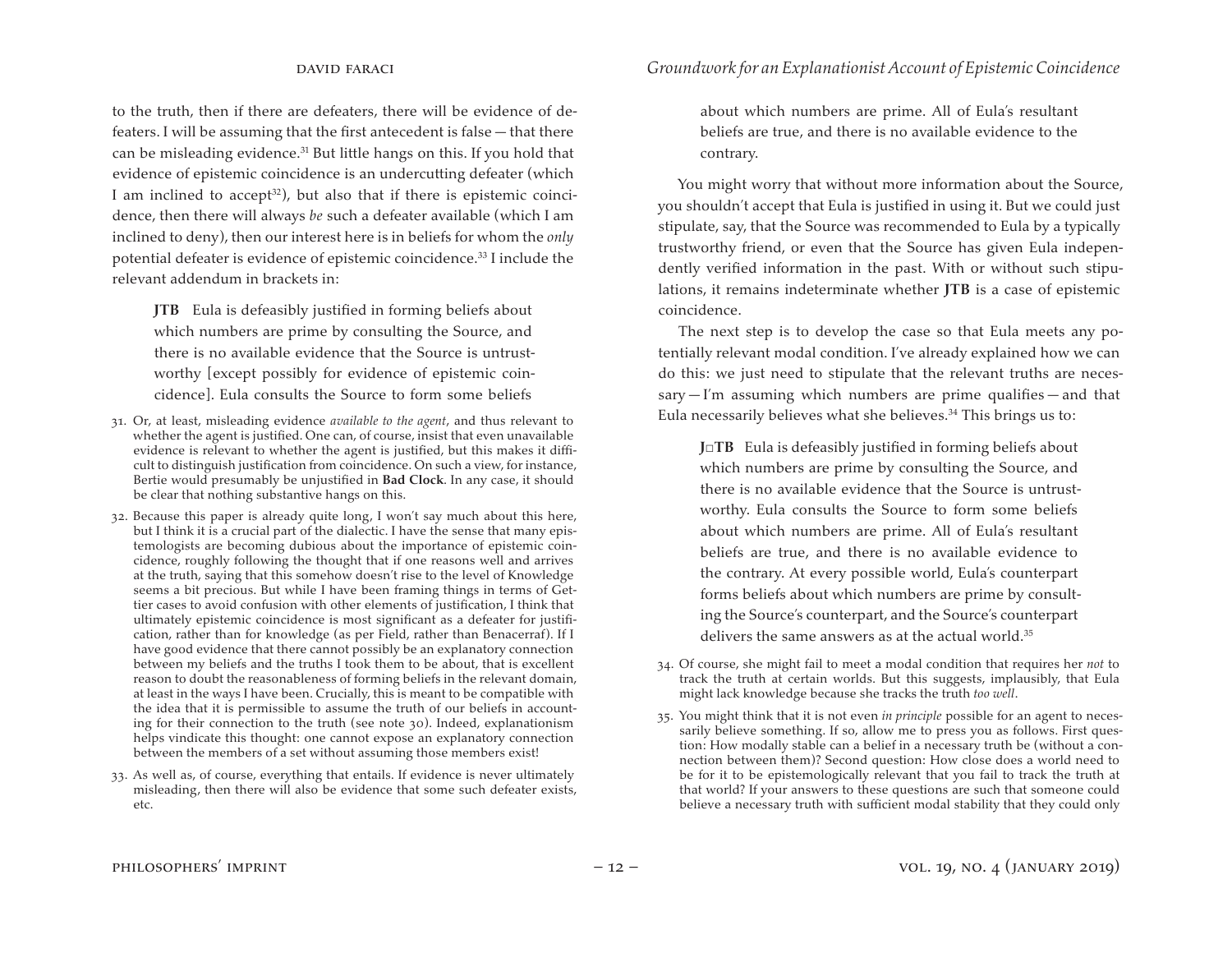In **J□TB**, Eula's beliefs are justified and true, and they track the truth across modal space. Hopefully you already share my view that it remains an open question whether this is a case of epistemic coincidence. Either way, please consider the following.

Our final step is to add details to contrast coincidental and noncoincidental versions of **J□TB**. According to Explanationist, we can generate coincidence by eliminating any potentially relevant explanatory connections; I'll do this by stipulating that the Source is outputting numbers at random.

One might think it also matters whether the modal stability of Eula's beliefs bears an explanatory connection to the truth. My view is that this alone makes no difference. A knowledge-loving demon cannot eliminate epistemic coincidence by modally stabilizing Eula's beliefs about which numbers are prime only when they are true — much as, in **Bad Sheep**, a sheep-façade cannot eliminate epistemic coincidence by attracting real sheep whenever Mary is around.<sup>36</sup> Again, we can harmlessly alleviate such worries with a bracketed addendum. Here, then, is our case of epistemic coincidence:

**Bad Necessity** Eula is defeasibly justified in forming beliefs about which numbers are prime by consulting the Source, and there is no available evidence that the Source is untrustworthy. In fact, the Source is outputting numbers at random. Eula consults the Source to form beliefs about which numbers are prime. The numbers the Source outputs at random are all prime numbers. Eula's resultant beliefs are therefore true; and there is no good evidence to

the contrary. At every possible world, Eula's counterpart forms beliefs about which numbers are prime by consulting the Source's counterpart, and at every possible world, the Source's counterpart delivers the same answers as at the actual world. [There is no explanatory connection between this modal stability and the facts about which numbers are prime.]

And we can contrast this with a variation on **Good Math**:

**Good Necessity** Lisa is defeasibly justified in forming beliefs about which numbers are prime by consulting the Source. "The Source" is what Lisa calls dividing numbers by their possible factors and believing they are prime if and only if she determines that they have exactly two factors: 1 and themselves. There is no available evidence that this is an untrustworthy method. Lisa consults the Source to form beliefs about which numbers are prime. All of Lisa's resultant beliefs are true; and there is no good evidence to the contrary. At every possible world, Lisa's counterpart forms beliefs about which numbers are prime by consulting the Source, and the Source's counterpart delivers the same answers as at the actual world.

It seems to me, and I hope to you, that **Bad Necessity** is a case of epistemic coincidence, while **Good Necessity** is not. Of course, one could claim that this is not really a matter of epistemic coincidence. Certainly, it seems that Eula lacks *knowledge* in **Bad Necessity**, but perhaps this is due to some other aspect of the final condition on knowledge, or perhaps I failed to show that the knowledge-failure here isn't primarily about justification or truth. But note that the adjustments made to get from **J□TB** to **Bad Necessity** were motivated entirely by Explanationist, an independently motivated, sufficient condition for epistemic coincidence. Denying that this is about coincidence seems unpromising.

*fail* to believe it at worlds too far to be epistemologically relevant, then my argument goes through. If not, then perhaps your preferred version of modalism can avoid the objection raised in this section, though it would still be susceptible to related objections to counterfactualism raised below.

<sup>36.</sup> Of course, if Eula *knew* that the demon was doing this, she could infer from the modal stability of her beliefs to their actual truth, but then that would be among her sources of information, in addition to the Source. This would make her like Bo in **Good Sheep**, as opposed to Mary in **Bad Sheep**. More on this in §7.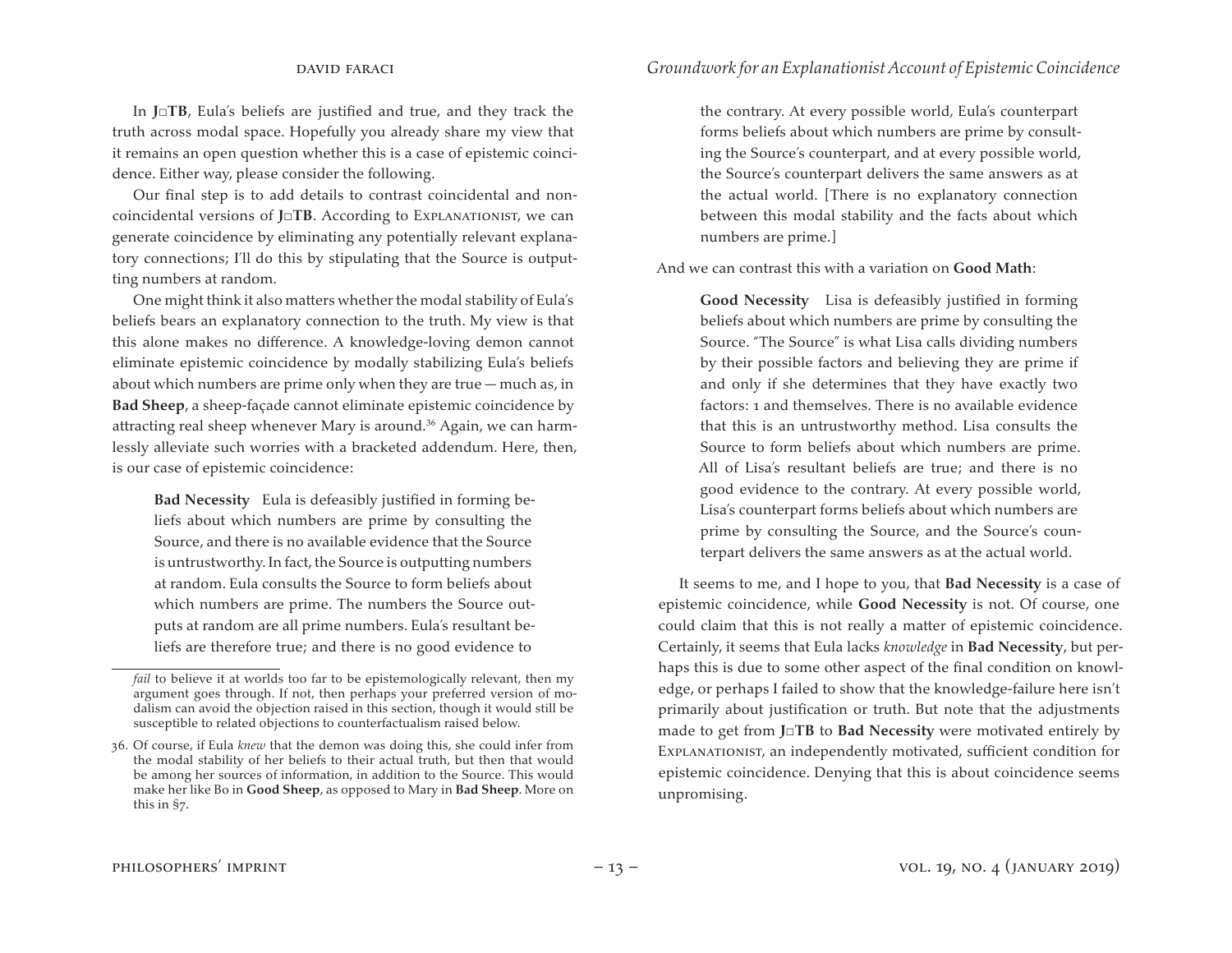Here is a related worry I suspect some readers will have: **Bad Necessity** and **Good Necessity** might seem too schematic, convoluted, bizarre, or precious for readers to have any (probative) intuitions about them. My reply is that most of what goes on in these cases is irrelevant to our judgements about epistemic coincidence. The stipulations about justification serve merely to stave off worries that the contrast is a justificatory one. And if Explanationist is true, the stipulations of modal stability are irrelevant (at least in the bad case).

Following these claims, I submit that the move from **Good Math** to **Good Necessity** has no effect on our judgements about epistemic coincidence: more is stipulated about Lisa's justification, but justification is a separate issue; and the increased modal stability of her judgement doesn't make us any more inclined to judge her beliefs non-coincidentally true.37 Lisa's beliefs seem non-coincidentally true because she forms them in a way that seems to *get at* the truth and which, as discussed in §4, must therefore bear some explanatory connection to it.

Similarly, suppose we remove the relevant stipulations from **Bad Necessity**:

**Simply Bad** Eula consults the Source to form some beliefs about which numbers are prime. The Source is outputting numbers at random. These numbers are all prime. Eula's resultant beliefs are therefore true.

It seems to me, and I hope to you, that **Simply Bad** is a case of epistemic coincidence. Eula may or may not be justified in forming her beliefs as she does, but again this is a separate issue. And it is completely irrelevant how modally stable her beliefs are. There is epistemic coincidence here because beliefs formed on the basis of randomly output numbers bear no connection to the truth about which numbers are prime, and thus can never be more than coincidentally true. **Bad** 

**Necessity** should seem coincidental for precisely the same reason; the rest is window-dressing.

The above speaks against modalism, but does not yet undermine it entirely. What it entails is that epistemic coincidence cannot be understood in terms of a modal condition *on arbitrarily defined sets of beliefs*. The possibility remains that we can salvage modalism by picking out sets of beliefs in some particular way  $-$  say, by examining the modal status of beliefs *in a domain* or *formed using a certain method*. 38

It should be clear, however, that my case-based argument can be extended to undermine nearly all such versions of modalism. Nothing prevents me, for instance, from changing the case so that the Source outputs answers to *all* of Eula's mathematical questions at random.<sup>39</sup> The only ways out, so far as I can see, would be to define the set so as to rule out the truths' being necessary and/or the beliefs' being necessarily held. But unless there is some independent reason for thinking such a restriction would apply to all relevant sets of beliefs, this amounts to capitulation. Such modalists would at best be *disjunctive* modalists, allowing that something non-modal (perhaps an absence of explanatory connection!) is doing the work in cases involving necessarily held beliefs/beliefs in necessary truths.

Unfortunately, such disjunctive modalism is theoretically unstable. 'Epistemic coincidence' is not merely equivocal between modal and explanatory conceptions; it is *not* like river 'bank' and financial 'bank'. A successful account — disjunctive or otherwise — must accommodate, if not explain, this deeper relation; the view cannot be that contingent coincidences are modal phenomena, necessary coincidences are

- 38. One could instead try to salvage modalism by appealing to modal variation in something other than beliefs and truth, but it is very hard to see what this would be, and why my case-based strategy couldn't be extended to undermine it. (I am also taking the most obvious candidates, things like beliefforming methods or bases for belief, to fall within the bounds of the suggestion in the main text: the modal variation would be in beliefs formed by the relevant method or on the relevant basis.)
- 39. Of course, the larger the domain, the less likely it will seem that the Source could consistently get things right by chance. But that is neither here nor there; the point is that if it *did*, Eula's beliefs would be coincidentally true.

<sup>37.</sup> One might claim that the modal stability of her using the method is best explained by its being connected to the truth. That poses no threat to my position; it is squarely in line with the idea that modal conditions provide evidence of explanatory connections.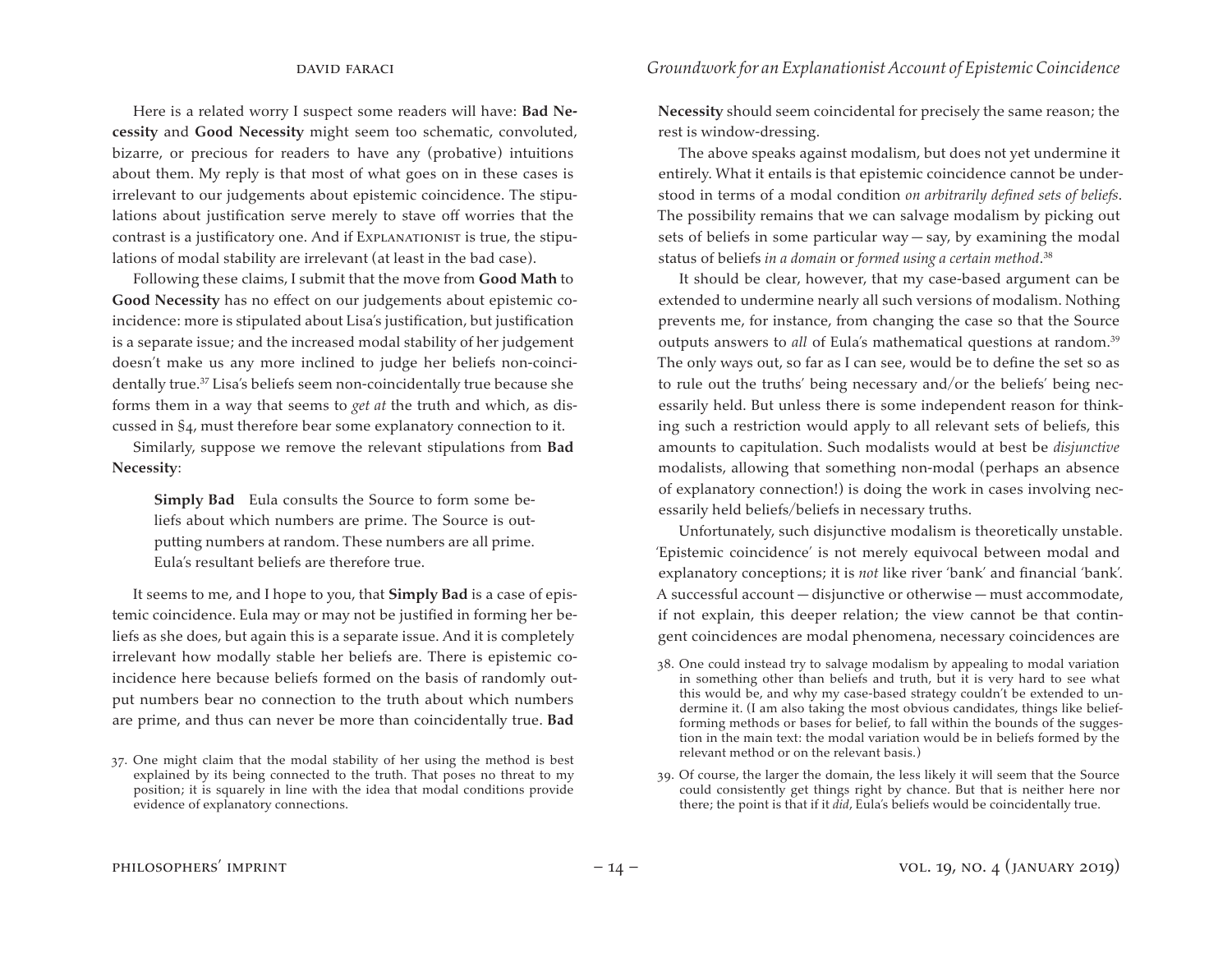explanatory phenomena, *and that's an end to the matter*. I can think of no plausible modalist account of this relation.

For the simple causationist introduced above, where there is no causation, there are no coincidences. For modalists, "where there is no *contingency*, there are no coincidences" (Wielenberg 2010, 461, emphasis mine). The former is a bug because it fails to accommodate no-cause contrasts. The latter is a bug because it fails to accommodate intimately related, same-modality contrasts. Yet Clarke-Doane, Wielenberg, and others mistake it for a feature. This mistake should be rectified; modalism should be rejected.

#### **6. Beyond Modality**

Modalism fails because it cannot accommodate same-modality contrasts. My view is that this is because intuitions about coincidence are fundamentally explanatory, and some explanatory relations are hyperintensional and therefore cannot be captured by looking at possible worlds. If I'm right, the next question is whether this exposes a problem with counterfactual models of explanation, or merely with a modal semantics for counterfactuals. If the latter, we may be able to salvage counterfactual conditions' role in testing for or even defining explanatory connections, even as we embrace explanationism as the correct account of the intuitive roots of our judgements about epistemic coincidence. I take no official position on this possibility here, though I raise some concerns in §6.2.

Some readers may be tempted by an alternative view.They may take my arguments to show, as just suggested, that a modal semantics for counterfactuals is too limiting. But they may remain insistent that intuitions about coincidence are fundamentally about counterfactuals. In §6.1, I argue that the counterfactual conditions required to accommodate our judgements about epistemic coincidence (to whatever extent they can do so) support explanationism over such counterfactualism. But it is crucial to be clear both *that* and *why* this argument will be different from those against causationism and modalism. I will *not* show that counterfactualism fails to accommodate one or more coincidence

contrasts. This is because if all explanatory connections *can* be modeled counterfactually, then both explanationists and counterfactualists should expect that some set of counterfactual conditions can accommodate all of our judgements about epistemic coincidence. The issue here will be the comparative strengths of these views' framings of the intuitive roots of our judgements about epistemic coincidence.

#### *6.1 Against Counterfactualism*

Begin by contrasting our original case of **Bad Clock** with:

**Okay Clock** Russ wants to know what time it is. He consults his kitchen clock, which he has been using for years, and which has typically been accurate. The clock reads "10:00" because it is 10:00. However, the clock breaks thirty seconds after Russ consults it, just before 10:01.

Intuitively, Okay Clock is not a case of epistemic coincidence.<sup>40</sup> Suppose we try to capture this using sensitivity. This requires us to locate the closest world where the truth is different. Arguably, the smallest relevant difference would be a change of one minute, leaving us with a tie between worlds where Russ looks at his clock at 9:59 and 10:01.41 The former gives us the right results; the latter does not, since by 10:01 Russ' clock is broken and he would falsely believe it to be 10:00.

What could motivate focusing on the 9:59-world rather than the 10:01-world? Counterfactualists must claim that the former is closer. But on what grounds? They could argue that the 9:59-world is closer simply because the 10:01-world has the additional difference of the clock's being broken. But we can easily suppose that some much *larger* 

<sup>40.</sup> Perhaps some will be tempted to deny this, but I am confident I could build the case up in various more complicated ways to make the points to come. I also make similar points regarding cases introduced by others in §7.

<sup>41.</sup> This follows the standard idea that world-proximity is a function of world-similarity.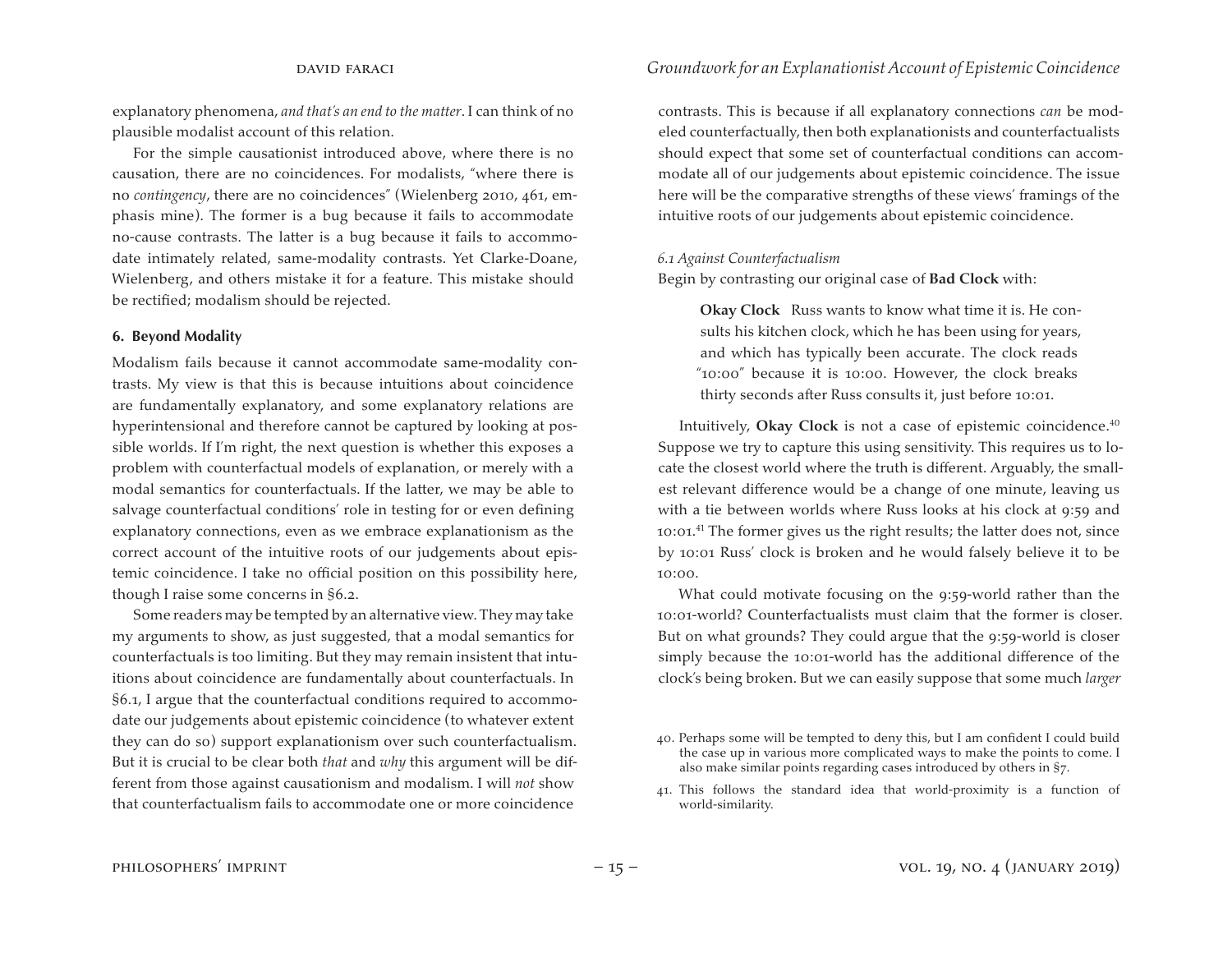change took place between 9:59 and 10:00; it is unclear how the counterfactualist can account for the irrelevance of that change.<sup>42</sup>

By contrast, the explanationist's answer is simple. The thought behind the sensitivity *test* is that if Russ wouldn't have gotten things right if the truth were minimally different, the best explanation is that he isn't *actually* connected to the truth. But no such explanation is required for Russ' getting things wrong at 10:01; that can be fully explained by the fact that the clock broke just before 10:01. The 9:59-world has no such failing, so it is the one to go with.

Counterfactualists may be unimpressed, however, for they may agree with my narrative up to a point: sensitivity is indeed a misguided adaptation of a counterfactual causal model. *Safety* has been gaining ground precisely because it is a direct representative of a far more plausible pretheoretical notion of coincidence: correlations are coincidental insofar as the correlates *almost* weren't correlated.

I agree that this is *more* plausible, but still think it ultimately misguided. First, it is unclear whether safety can account for **Okay Clock** at all, especially once we add further details. Suppose both Bertie and Russ are deeply engrossed in a book, and look up at the clock only because the phone rings (an old desk phone that doesn't display the time). It's a friend calling with the exciting and unexpected news that she's won the lottery. Bertie and Russ offer congratulations, chat for a few minutes, and hang up. At 10:10, their mothers call to check in. This strongly suggests that there is a close world — equally close in both cases, and arguably even closer than the 9:59-world in terms of overall similarity — where the friend doesn't win the lottery and doesn't call, and Bertie and Russ don't answer the phone until their mothers call at 10:10. In that nearby world, they both get things wrong.

Second, as we've seen, safety is a modal condition, and therefore cannot accommodate same-modality contrasts. This brings us finally to counterfactualist strategies for overcoming the limitations of modal

#### david faraci *Groundwork for an Explanationist Account of Epistemic Coincidence*

semantics. By far the most popular and natural strategy here is to develop *hypermodal* conditions that look at impossible worlds as well as possible ones. Field anticipates this:

Lewis is assuming a controversial connection between counterfactuals and necessity. … [E]ven those who think that there is some sort of "absolute necessity" to mathematics may find counter-mathematical conditionals perfectly intelligible in certain contexts. (Field 1989, 237)

Here is a recent discussion of a *hypersensitivity* condition, from Gideon Rosen:

The truths of pure mathematics are presumably metaphysically necessary truths, but we can coherently suppose many of them to be false by considering worlds in which there are no mathematical objects of any sort, worlds in which all sets are finite, and so on. Many of our mathematical beliefs will then fail the sensitivity test: if there had been no numbers (or infinite sets), these beliefs would have been just as they are. (Rosen forthcoming)

Consider how this fits with our judgements about **Bad Math** and **Good Math**. In the former, Leo believes that 89 is a prime number because he sees it on a mislabeled list of Fibonacci numbers. It is natural to think that if (*per impossibile*) 89 weren't prime, it would still appear on the mislabeled list, and Leo would still believe it to be prime. His belief is hyper*in*sensitive. It is also natural to think that if 89 weren't prime, it would have more or fewer factors than 1 and itself, Lisa's calculations would reveal this, and she wouldn't believe it to be prime. Her belief is hypersensitive.<sup>43</sup>

<sup>42.</sup> Note that a counterfactualist who disagrees with me and takes this to be a case of epistemic coincidence would similarly need to explain why the 10:01-world is closer.

<sup>43.</sup> These counterfactual judgements are natural but not required. Perhaps if 89 weren't prime, the conditions for life wouldn't obtain, and so neither Leo nor Lisa would believe anything at all. Or, more relevantly to our discussion, suppose it turns out that it is no mathematical coincidence that 89 is both prime and a Fibonacci number, that 89 is a Fibonacci number in part because it is prime. In that case, arguably the closest impossible world where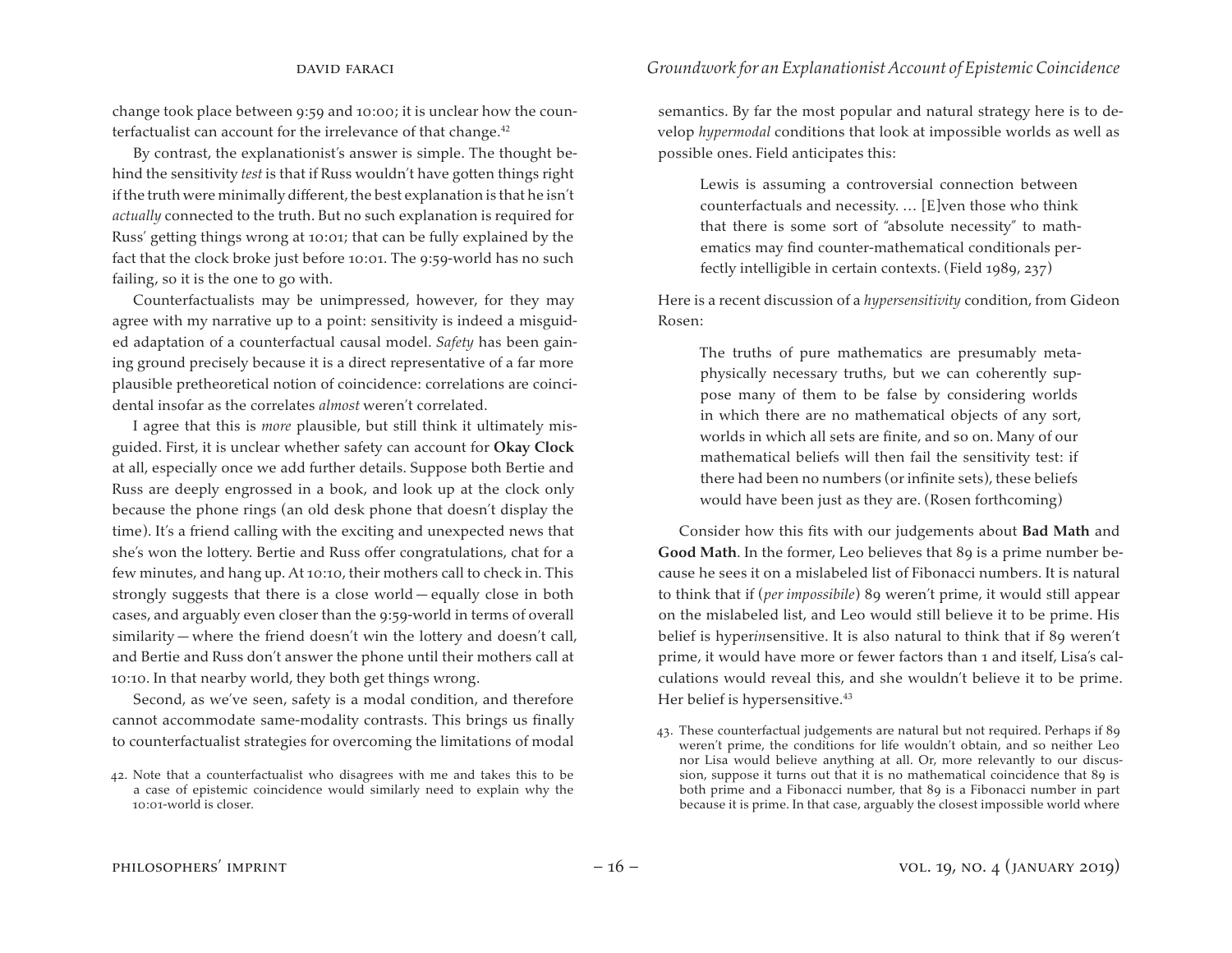As I've argued, however, sensitivity doesn't fit well with counterfactualism, because determinations of the closest world at which the truth is different are motivated by the need to isolate the impact of the truth on our beliefs (or vice versa), much as Field anticipated.

The obvious alternative is to develop a *hypersafety* condition. But what would such a condition look like? If the intuitive idea is supposed to be that coincidences are correlations that *almost* weren't correlations, we'd need a sense in which *necessary* correlations *almost* weren't correlations. I can think of only one sense in which this is true: they *almost* weren't if there is no explanatory connection between the correlates.

Here is a related issue: Given the variety of explanatory relations, in both form and particular detail, it is predictable under explanationism that the particular counterfactuals and accounts of proximity required to capture various cases will vary, perhaps quite widely. By contrast, assuming the pretheoretical notion of coincidence is at least *somewhat* unified, counterfactualists should expect a fairly stable set of conditions. Now suppose counterfactualists claim in some case that some impossible world is close enough to the actual world to generate coincidence. They will need to square this with the claim that, in other cases, *quite* close worlds seem too *far* to generate coincidence — for instance, the world in which Russ doesn't look at the clock until 10:10. It is hard to see how to do this while maintaining a stable sense of 'almost'.<sup>44</sup> (This issue will come up again at the end of  $\S$ 7.)

As anticipated, there is no impossibility proof in any of the above. My goal has been to expose how difficult it is for counterfactualists to account for both the nature and variation in the counterfactuals and accounts of proximity required to systematize our judgements. The

explanationist has what is by comparison a clear, simple story: our goal is to determine whether our beliefs are connected to the truth; a natural way to test for this is to vary the truth and see if our beliefs change to match; the variations required may be highly context-sensitive; when it comes to necessary truths, the smallest change required may take us to an impossible world.

#### *6.2 Hypermodals and Hope*

In this section, I raise two methodological concerns about the use of counterfactual, and specifically hypermodal, conditions given explanationism, and say a bit about how I think we should proceed.

First, given explanationism, we can rely on counterfactual conditions only where all relevant explanatory relations can be modeled counterfactually. Whether this will always be the case is a point of contention amongst metaphysicians and philosophers of science working on explanation. It seems to me that those of us not working in the relevant areas should be wary of sticking our necks out further than necessary.

The second concern stems from a hypothesis: in standard cases, people tend to make accurate counterfactual judgements only because they have a decent intuitive or theoretical grasp of relevant explanatory relations — e.g., the ones that explain why, had Bertie and Russ not looked at the clock at 10:00, they would have done so at 10:10. In the absence of any sense of the explanatory connections between our mathematical beliefs and the mathematical facts, hypermodal tests are meant to provide evidence of (or perhaps even define) the presence or absence of such connections, and thus to help either alleviate or vindicate worries about epistemic coincidence. But there is tension here. For these tests to be useful, we need to be good at making judgements about counterpossibles; if my hypothesis is true, this likely requires our having a decent grasp of relevant non-causal explanatory relations. Yet it is our lack of such a grasp that generates a need for these tests in the first place.

<sup>89</sup> is not prime is also one in which it is not a Fibonacci number and therefore does not appear on the list of Fibonacci numbers in Leo's book! (There are in fact mathematical relations between primeness and the Fibonacci sequence [see, e.g., "Relationship between Primes and Fibonacci Sequence" n.d.], but I confess I do not fully understand them, and am certainly unclear on how the relevant counterpossibles would fall out.)

<sup>44.</sup> If you were tempted by the objection discussed in note 35, I ask you to revisit the questions asked there with this worry in mind.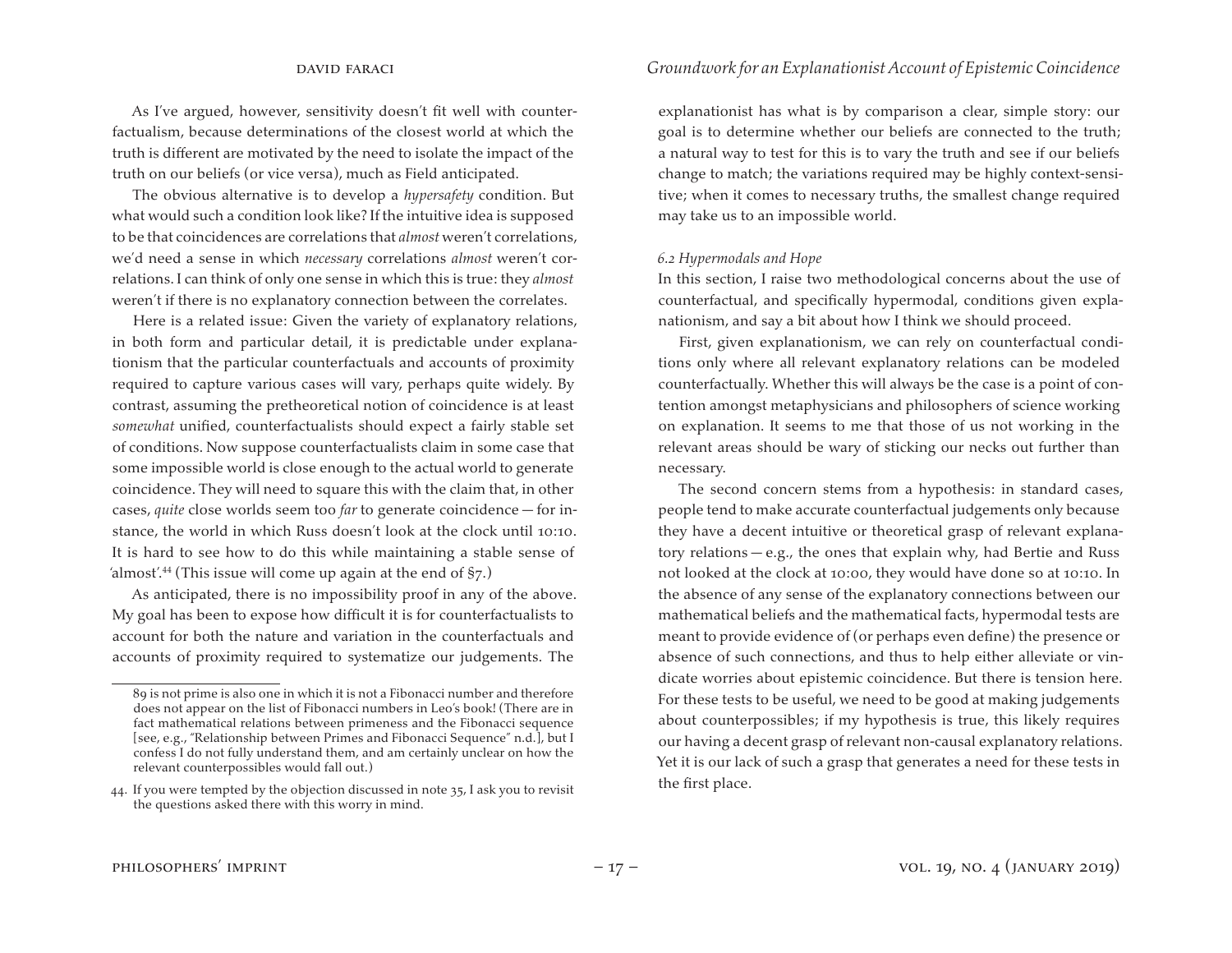Combining these concerns: if developing hypermodal conditions requires counterfactual models of all relevant forms of explanation — the availability of which is far from certain — and developing such conditions requires an implicit or explicit account of non-causal explanation anyway, relying too heavily on these conditions seems both theoretically and dialectically inadvisable.<sup>45</sup> This is not just because such conditions might trivialize matters as modal conditions have, but because they may in fact lead us towards unwarranted pessimism. Recall Rosen's remarks above. He claims without argument that "if there had been no numbers (or infinite sets), these beliefs would have been just as they are". But whether this is the case depends precisely on whether the nonexistence of numbers or infinite sets would have led to changes in our beliefs. Perhaps if we had a good account of the possible explanatory connections between our mathematical beliefs and the mathematical truths, their hyperinsensitivity wouldn't seem a foregone conclusion!

This brings me to the intended *hopefulness* of my defense of explanationism. I believe we stand the best chance of solving the Benacerraf Problem and its relatives by expanding our views about explanation, perhaps to places counterfactual conditions cannot follow. I'll close this section with a *very* inchoate gesture in this direction.<sup>46</sup> As noted in §3, Lange has views about explanatory relations between

- 45. Inadvisable for me, at least; if you're deploying hypermodal conditions because you have a relevant favored theory of non-causal explanation, have at it!
- 46. The one account of this kind in the literature I know of comes from John Bengson (2015), whose view implies that in **Good Math**, the fact that 89 is prime *partially constitutes* Lisa's belief, but that it fails to similarly constitute Leo's belief in **Bad Math**. Bengson's motivating discussion is phenomenal, and a number of the points I make here echo his. I find his positive proposal unattractively limited, however, as it *names* an explanatory relation (partial constitution) but offers no account whatsoever of how the connection is made, or why we should expect it. He tells us nothing, for instance, about how accurate calculation gets 89's primeness to partially constitute Lisa's belief in it, while Leo's consulting a mislabeled list does not, or why we should expect this to be the case.

mathematical facts. But Lange *also* has views about mathematical explanations of quotidian facts. For example:

The fact that 23 cannot be divided evenly by 3 explains why Mother fails every time she tries to distribute exactly 23 strawberries evenly among her 3 children without cutting any (strawberries — or children!). (Lange 2016, 6)

Very roughly, Lange's view is that such mathematical explanations are one kind of "explanation by constraint", wherein a pure mathematical fact — here, that 23 cannot be divided evenly by  $3$  — serves as a constraint on the possible causal relations that might obtain, ruling out Mother's even distribution of the uncut strawberries to her uncut children.

This raises a possible solution to the Benacerraf Problem, if the causal forces that explain our beliefs are amongst those constrained by the mathematical facts. Perhaps Mother *believes* that 23 cannot be divided evenly by 3 because that very fact has constrained her experiences — possible and actual — in ways that lead her to think this! I am not endorsing this here, nor insisting that it cannot be expressed counterfactually.47 I am simply offering the hopeful suggestion that focusing directly on accounts *like* Lange's may open avenues for meeting the Benacerraf Problem head-on.

<sup>47.</sup> Though Lange (2016,  $86 - 7$ ) himself raises the worry that his view may be inconsistent with counterfactual accounts of explanation: "Some of the 'explanations by constraint' that I have drawn from scientific practice are deemed to be explanatorily impotent by some accounts of scientific explanation … consider, for example, Woodward's [(2003)] manipulationist account of scientific explanation, according to which an explanans must provide information about how the explanandum would have been different under various counterfactual changes to the variables figuring in the explanans … These criteria rule out many typical explanations by constraint …. [T]here are no obvious variables to be changed … in the fact that 23 is not divided evenly into whole numbers by 3 …."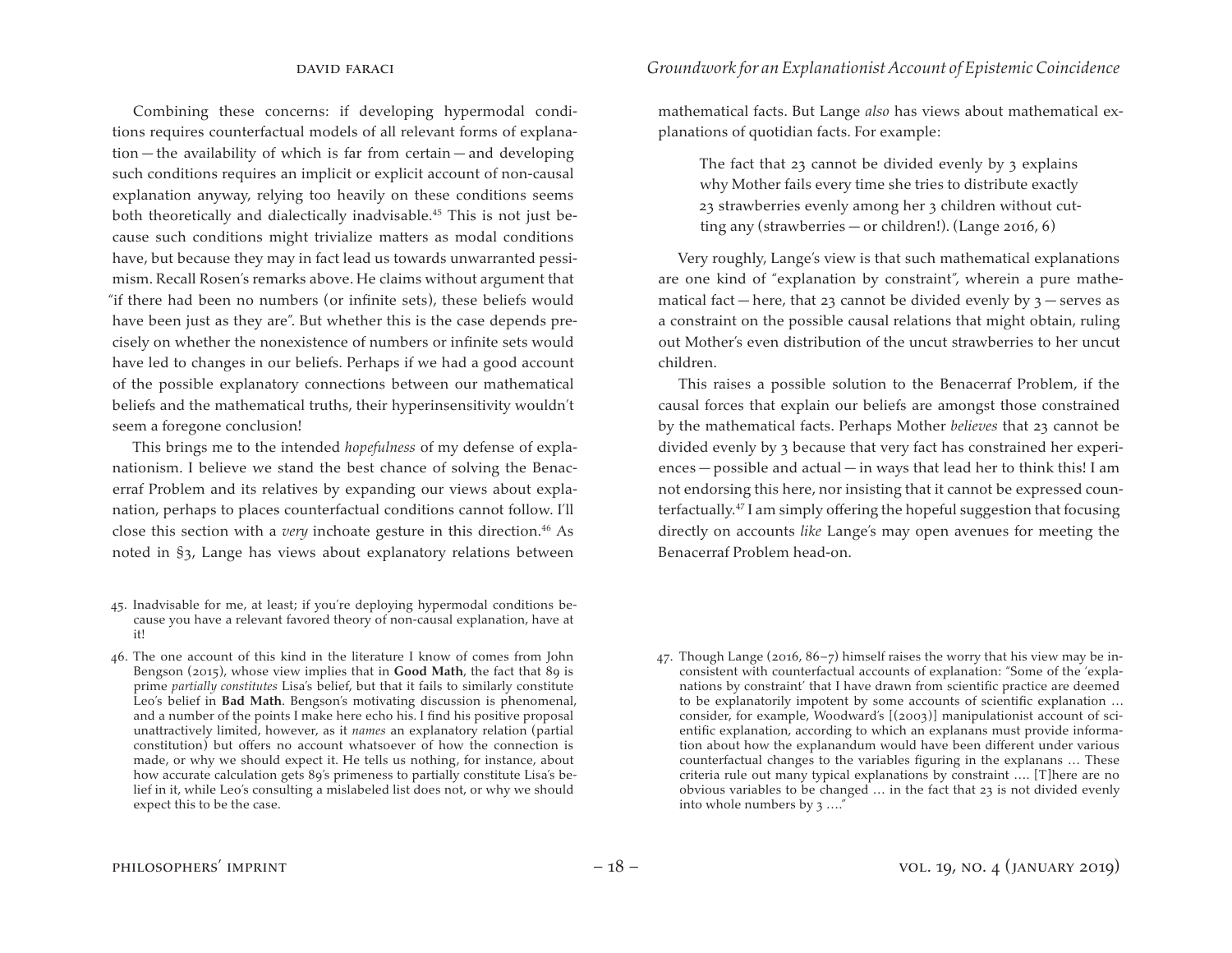### **7. Towards a Complete Explanationist Account of Epistemic Coincidence**

I have now completed my defense of Explanationist as a sufficient condition for epistemic coincidence. I motivated it as an adaptation of an account of mathematical coincidence (§3); argued that it undergirds the Benacerraf Problem (§4); and defended its superiority to causationism ( $\S$ §2,4), modalism ( $\S$ 5), and counterfactualism ( $\S$ 6).

However, if explanationists are to accommodate all of our judgements about epistemic coincidence, they must also offer a sufficient condition for *avoiding* it. This means addressing apparent *same-cause* contrasts, like that between **Bad Sheep** and **Good Sheep**. As noted in §1, I believe that such contrasts have provided fuel for counterfactualism and, more specifically, for safety. In this section, I aim to show both that explanationists have promising avenues for dealing with apparent same-cause — or, more worryingly for them, same-*explanation* — contrasts, while competitors face problems paralleling those raised in §6.1.

To begin, it will be useful to mark John Bengson's distinction between *source coincidence* and *doxastic coincidence* (he says "accidentality", but the terminological shift is harmless):

In veridical hallucination, sensory or intellectual, what is accidentally correct is a potential source of belief (a "source state"), such as a perceptual experience or intuition. Such *source accidentality* can be contrasted with *doxastic accidentality*, where what is accidentally correct is not the source state but a subsequent belief. (Bengson 2015, n. 10)

Most of the coincidences we've looked at so far are clear cases of source coincidence: in **Bad Clock**, the source of Bertie's belief is the clock; in **Bad Math**, the source of Leo's belief is the appearance of "89" on the mislabeled list of Fibonacci numbers; in **Bad Necessity** and **Simply Bad**, the source of Eula's belief is the randomly outputting Source. None of these bear any explanatory connection to the truth; their correctness is coincidental.

The one unclear case is **Bad Sheep**. There is an explanatory connection between the source of Mary's belief — the sheep-façade — and the truth: the façade explains the fact that there is a sheep in the field. This might be taken to suggest that the correctness of the source is non-coincidental, and thus that this is not a case of source coincidence. But this is too quick. **Bad Sheep** shows that not all explanatory connections eliminate coincidence between beliefs and the truth. It may likewise show that not all connections eliminate coincidence between *sources* and the truth.48

In cases of source coincidence, belief-truth coincidences obtain because there are *source-*truth coincidences. The explanationist might naturally suspect that some *source-*truth coincidences likewise obtain because of *further* coincidences. If those further coincidences are ex $planatory - e.g.,$  if they obtain because of the absence of some other required explanatory connection — it may yet be possible to develop a thoroughgoingly explanationist account.49

- 48. Notice that we can illuminate the same phenomenon by altering Bengson's own "veridical hallucination" example of source coincidence. For instance: A brain injury causes Joanna to hallucinate that there is an anvil present. There *is* an anvil present, but Joanna does not see it. The anvil present is the anvil that fell on her head and caused the brain injury that caused her to hallucinate that there is an anvil present.
- 49. This is an instance of one of two broad avenues open to explanationists: deny relevant contrasts or deny that the explanatory connections are the same. Here, they could deny the contrast by insisting either that **Bad Sheep** is not a case of coincidence, or that **Good Sheep** is. Neither seems promising. They could deny that the explanatory connections are the same by holding either that the belief-truth connections are different, or that some further important connection is missing. Obviously I think the latter is promising, but the strategy could potentially be reframed to be of the former kind. Roughly, one might claim not that one connection fails to eliminate coincidence because of the absence of a further connection, but rather that one connection is *severed* by the presence or absence of some further connection. I won't pursue this further here, and I don't think it's plausible in this case, but I think it might be more promising with respect to doxastic coincidence.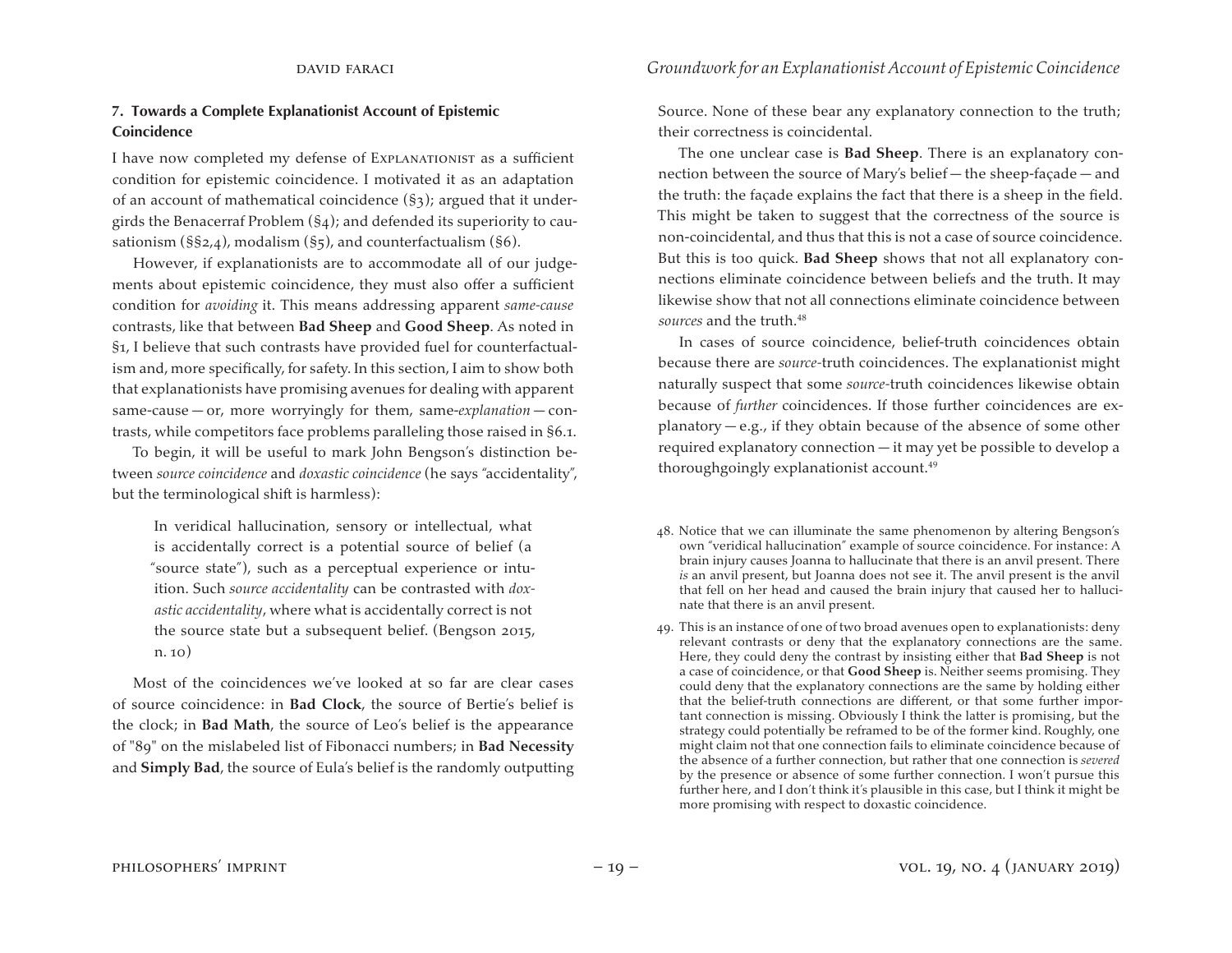This is not ad hoc; in fact, it sits well with independently motivated positions in epistemology. Consider, for example, Marc Alspector-Kelly's proposal:

S knows that P iff S's belief that P is produced in such a way as to contain the information that P, and S's belief is produced that way precisely because its being produced that way contains the information that P (Alspector-Kelly  $2006, 292 - 3$ <sup>50</sup>

We may adapt this as an explanationist account by holding that avoiding epistemic coincidence requires not only (i) an explanatory connection between beliefs and the truth, but also (ii) an explanatory connection between the source of the belief and the truth, as well as (iii) an explanatory connection between *that* explanatory connection and the fact that the agent consults the source she consults.

This gets the right results in **Bad Sheep** and **Good Sheep**. In both cases, there is (i) an explanatory connection between the beliefs and the truth. In **Good Sheep**, Bo's source is (inference from) the sheepfaçade. There is (ii) an explanatory connection between her source and the truth: roughly, the sheep-façade explains her inference, and the fact that things that look like sheep either *are* sheep or have sheep hiding behind them explains why the inference is a good one. What's more, (iii) Bo relies on this inference from experience precisely because she knows about the connection just mentioned (and is therefore *ex hypothesi* connected to it).

In **Bad Sheep**, Mary's source is the sheep-façade. There is (ii) an explanatory connection between her source and the truth: the sheepfaçade explains the presence of the sheep. But there is no connection between this and Mary's relying on her source; she does so because things that look like sheep typically *are* sheep, not because things that look like sheep typically are *or attract* sheep (and the latter disjunct is the "active" one here). Condition (iii) is not met.

#### david faraci *Groundwork for an Explanationist Account of Epistemic Coincidence*

I am not endorsing this view, but I think it nicely illustrates that there are potential explanationist strategies for accommodating contrasts like that between **Bad Sheep** and **Good Sheep**: if there is an explanatory connection that fails to eliminate coincidence, this is because avoiding epistemic coincidence requires *further* explanatory connections. As we've seen, at least one such strategy draws on an independently motivated account of knowledge.<sup>51</sup>

Turn now to doxastic coincidences. Bengson's primary example of doxastic coincidence is Goldman's fake barn case, which I mentioned earlier and now adapt as half of a coincidence contrast:

**Bad Barn** Allie sees a barn in a field and thereby comes to believe there is a barn in the field. But she's in fake barn country, where there are barn façades everywhere. The barn she sees is the only real barn for miles around.

**Good Barn** Vin sees a barn in a field and thereby comes to believe there is a barn in the field. That's the whole story.

Intuitively,**Bad Barn** is a case of epistemic coincidence, while **Good Barn** is not. The worry, as before, is that the explanatory relations between the beliefs and truth are the same in both cases, precluding an explanationist account of our judgements.

In response, explanationists *may* be able to deploy the strategy explored above. In both **Bad Barn** and **Good Barn**, there is (i) an explanatory connection between the belief and the truth and (ii) an explanatory connection between the source of the belief and the truth: the belief is explained by the barn itself, which is obviously connected to the fact that there is a barn present. Is there (iii) an explanatory

<sup>50.</sup> Matt Lutz (m.s.) offers a similar theory, but his is internalist, requiring that the source-truth explanatory connection be as the agent "takes it to be".

<sup>51.</sup> One might naturally wonder whether a parallel strategy could be used to salvage modalism or counterfactualism. But the fundamental problems remain. First, so long as the explanatory relations in question can be modally stabilized (either because they are necessary relations or through the use of demons, genetic determinism, etc.), modalism will sometimes fail to get the right results. Second, while these further relations *may* be expressible counterfactually, the fundamental intuitions remain explanatory.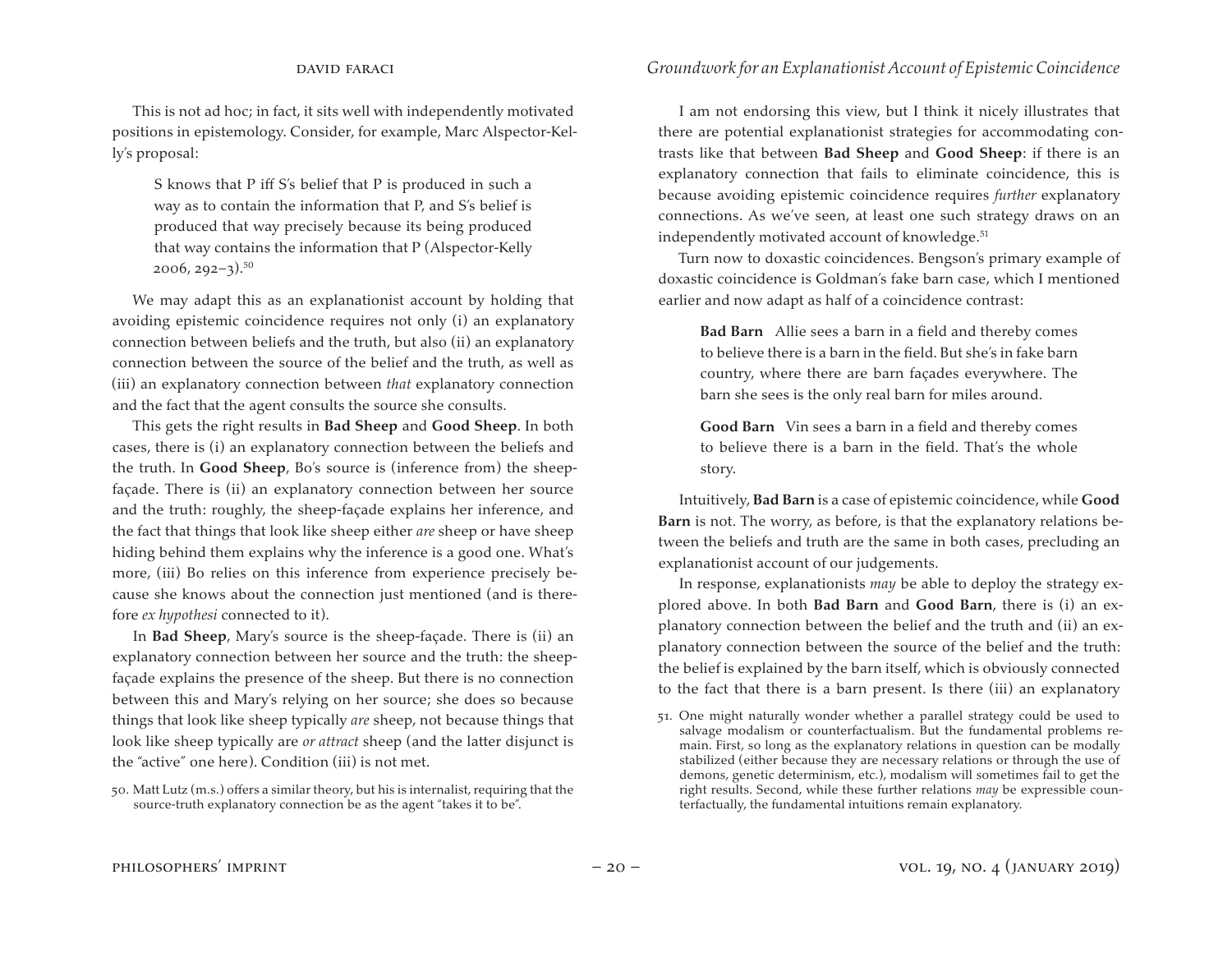connection between *that* explanatory connection and the fact that the agents consult the sources they consult?

We may presume that both Allie and Vin treat the barn as a source (much as anyone would) because things that look like barns tend to *be*  barns. In **Good Barn**, this may well meet condition (iii): perhaps, for instance, the fact that Vin is having an experience of a barn while looking at an actual barn is partly constitutive of the fact that barn-experiences tend to be caused by barns. In **Bad Barn**, however, this connection is arguably severed. In fake barn country, barn-experiences *don't*  tend to be caused by barns; they tend to be caused by barn-façades.<sup>52</sup>

This is all inchoate, and there are many lingering questions. Why does the context of belief-formation matter? Why is the right context "fake barn country" as opposed to "this particular field"?53 Suppose Allie and Vin actually drive through the same area, and were meant to do so on the same day, but Vin is running late and just happens to be travelling the day after all the façades have been replaced with real barns; would that make **Good Barn** a case of coincidence, too?

There may be answers to these questions, in which case something like the above may work for the explanationist. But either way, it is important that these are *precisely* the sorts of questions that have led some to worry that our intuitions about doxastic coincidence are inconsistent, or at least vague, and that there may be no way to capture them all on *any* account of epistemic coincidence.

Consider a progression of cases from Gendler and Hawthorne (2005). They discuss a case much like **Bad Barn** where a character named Always walks around wearing a real diamond ring, along with a bunch of people wearing fake ones. Observer happens to look at Always, and forms the belief that Always is wearing a diamond ring. Most judge this to be a case of epistemic coincidence. (Indeed, perhaps Always need only walk around with a single fake-diamond-wearer to generate coincidence.)

Next, suppose Observer sees Sometimes wearing a real diamond ring on the one day per week she doesn't wear a fake one. Observer forms the belief that Sometimes is wearing a diamond ring. Gendler and Hawthorne tell us that many think this is likewise a case of epistemic coincidence, though my intuitions here are somewhat less clear. But now suppose Always and Sometimes are walking around together on the one day Sometimes is wearing her real ring:

If the casual observer would not know that Sometimes was wearing a diamond ring, then presumably she would not know that Always was. After all, there might be no intrinsic difference between the two rings, and minimal differences between their wearers' fingers, hands, clothes, etc. But if so, then something remarkable is going on. Can you really prevent a casual observer from knowing that someone is wearing a diamond ring by walking around beside her, wearing a real diamond, with the habit of wearing fakes on other days? Could epistemic contagion really be so easy? (Gendler and Hawthorne 2005, 336)

Gendler and Hawthorne tell us that theorists are split on the answers to these questions: (1) some claim that Observer can know that Always is wearing a diamond, but not that Sometimes is; (2) some claim that Observer cannot know that Always is wearing a diamond while she is with Sometimes; (3) some claim that Observer can know that both are wearing diamonds.

I find  $(1)$  and  $(3)$  tempting. It seems to me that Observer can know that Always is wearing a diamond, but (as before) I am less clear about Sometimes. However, as Gendler and Hawthorne point out, there is a pressure of *symmetry* pushing us towards (2). The similarities between Observer's experiences of Always and Sometimes push away from (1).

<sup>52.</sup> Compare: "Since no more of the object is seen than its presenting surface, where the belief induced concerns the kind of object whose surface it is, condition [iii] requires that the agent's environment be one in which such surfaces are, at least typically, of objects of the sort the agent perceptually judges it to be (which is false in Goldman's example)" (Alspector-Kelly 2006, n. 14).

<sup>53.</sup> This, like a number of the issues raised herein, is related to "the generality problem" for reliabilism (e.g., Conee and Feldman 1998).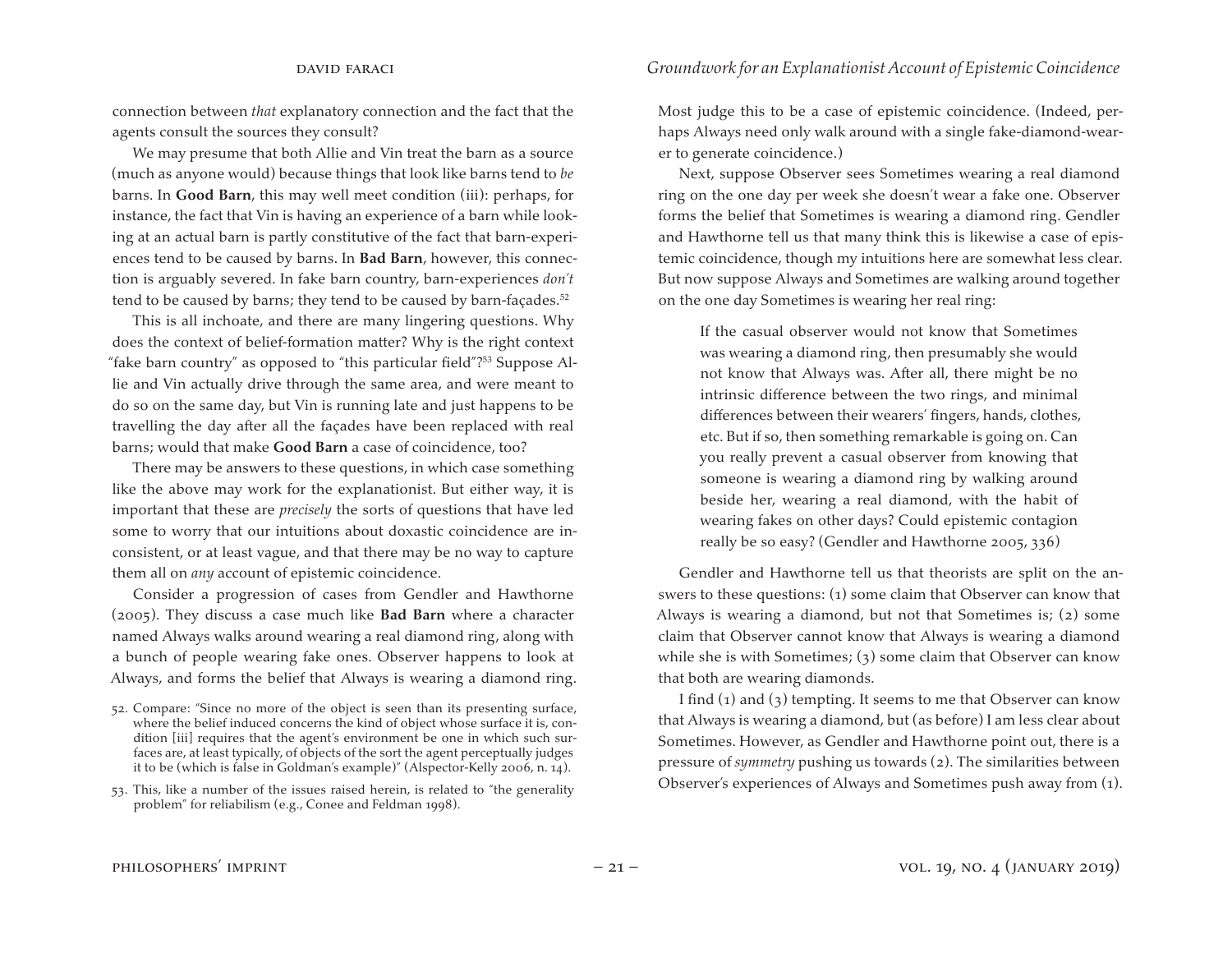The similarities between Observer's experiences of Sometimes and Always-accompanied-by-fake-ring-wearers push away from (3).

My hope, obviously, is that some condition can account for these and further asymmetries. Either way, I submit once again that the avenues typically explored for developing such a condition speak in favor of explanationism over counterfactualism. As evidence, consider one final passage:

Advocates of (3) differed on what might explain this asymmetry. Some subscribed to a version of what they called the GAZE PRINCIPLE. According to that principle, candidate-defeaters are relevant in cases where we leave the world as it is, altering only the observer's perceptual orientation within it, and irrelevant in cases where we leave the observer's perceptual orientation as it is, altering only features of the world around her. In the first sort of case, one might say, the defeaters are there, but the observer's gaze happens not to fall upon them; in the second sort of case, her gaze is there, but the defeaters on which it might have fallen happen not to be around. (Opponents objected that the principle was *ad hoc*, contending that there are plenty of cases where non-present but eminently possible fakes clearly do seem to destroy knowledge.) (Gendler and Hawthorne 2005, 337)

This echoes concerns raised about counterfactualism in §6.1. It is unclear how counterfactualists can explain why only one of these counterfactuals is relevant here, especially if this isn't so in other contexts. Once again, explanationism has resources counterfactualism lacks. Explanationists claim that we are interested in whether there is some relevant explanatory connection in these cases; perhaps in this context, if we alter things one way, we are likely to expose the presence or absence of that connection, but if we alter things another way, this would mask, rather than test for, that connection (as looking at the 10:01-world would with respect to **Okay Clock**).

At the end of the day, explanationists may not be able to capture all of our judgements about doxastic coincidences. But this is a far smaller bullet than many of those counterfactualism has been left to bite, and may well be among them, too. In any case, we as yet have no clear same-explanation contrasts; a complete explanationist account of epistemic coincidence remains possible.

#### **8. Conclusion**

#### *8.1 Skepticism About the Analysis of Knowledge*

As noted at the outset, many philosophers hold out hope for a solution to the Gettier problem. But it is becoming increasingly popular to give up this hope, concluding that knowledge is unanalyzable. I obviously cannot address all relevant views here, but it is worth briefly noting how my discussion relates to the two major reasons Williamson (2002) — arguably the most prominent figure in this camp — gives for such skepticism (and for his "knowledge-first" program).

Williamson's first reason is *inductive pessimism*. We have been trying and failing to solve the Gettier problem for over half a century. Williamson thinks that we've failed because knowledge is unanalyzable. I think it at least as likely that we have failed because modalism and counterfactualism have led us in the wrong direction.

Williamson's second reason is that knowledge is *prime*: it cannot be analyzed as a conjunction of internal and external conditions. This falls squarely in line with my arguments. We are interested in the nature of coincidence between something internal (belief) and something external (truth). One might reframe my argument that there are same-modality contrasts (in §5) as an argument that modal conditions are composite: at least in some cases, a modal condition may hold because of the conjunction of something internal — e.g., Eula's necessary belief that certain numbers are prime — and something external — e.g., the necessary fact that those numbers are prime. Explanatory relations, by contrast, are prime: whether there is an explanatory connection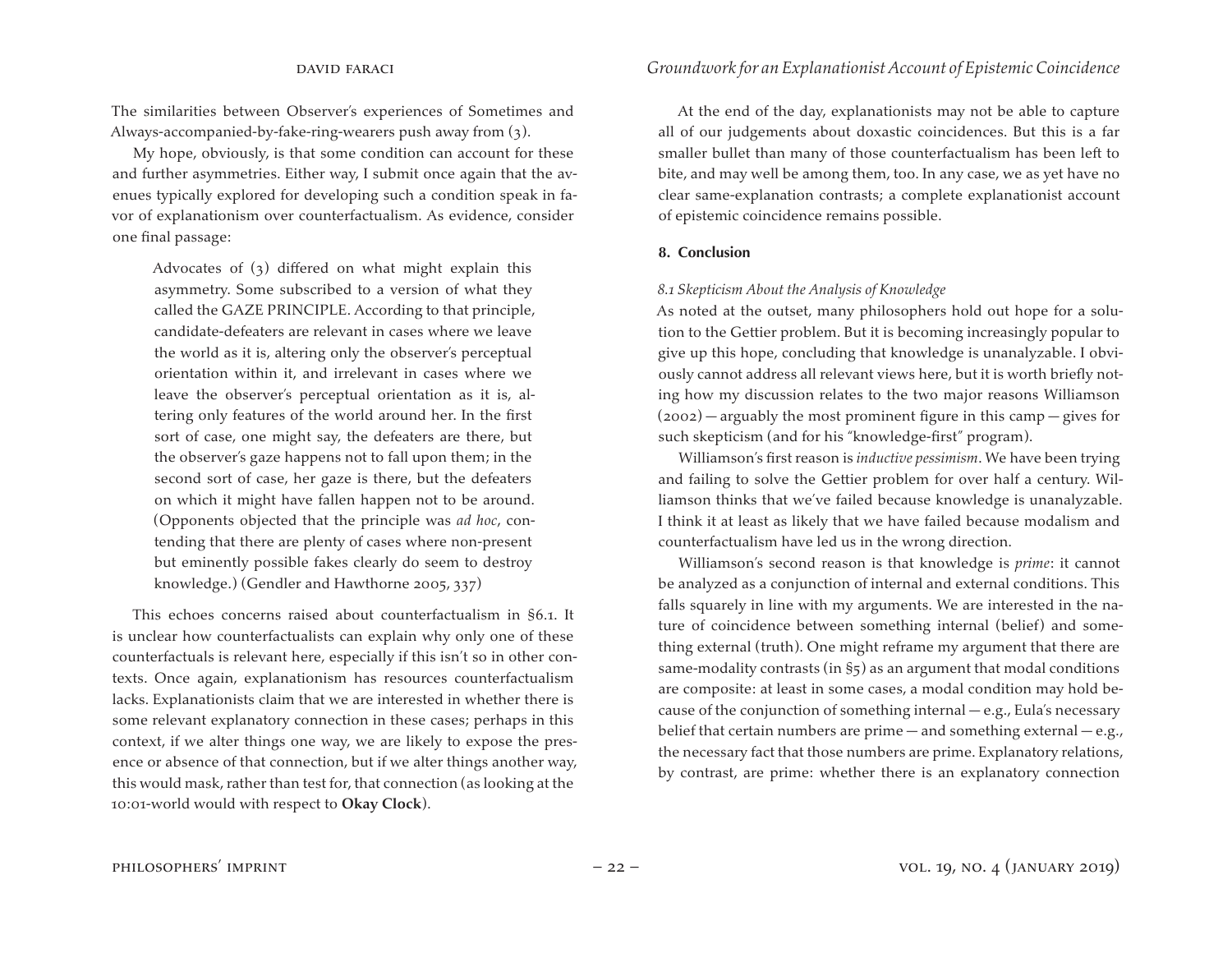between a belief and the truth is never a function of independent facts about them.

Given these points, explanationists find themselves in the enviable position of pursuing an analysis of knowledge that would meet Williamson's reasons for doubting the possibility of such analyses head-on.

#### *8.2 Beyond Epistemology*

In my view, the problems that beset modalism (and counterfactualism), and speak in favor of explanationism, are not limited to accounts of epistemic coincidence, nor even to epistemology. Modalist accounts are popular across philosophy, and I believe that many of them fall prey to concerns similar to those discussed here. I also think it is no surprise that these problems largely go unnoticed until their implications for domains like mathematics and ethics are laid bare. Modal tests are elegant, intuitive, and powerful, while explanation is exceedingly difficult to pin down.

Rather than needlessly stepping on toes with quick dismissals of various modalisms, I will briefly discuss a positive development in the area where modality has arguably been most influential: semantics. An alternative form of *truthmaker* semantics has recently been gaining ground, due largely to the work of Kit Fine (e.g., 2014, 2017a, 2017b). I won't go into the complex details here, but just offer three brief comments. First, there are parallels between my contrast-based argument against modalism and the fact that truthmaker semantics is in part motivated by the need to draw distinctions that classical modal semantics cannot capture.54 Second, my claim that appeals to impossible worlds

are often motivated by explanatory intuitions is reinforced by Fine's (m.s.) argument that a number of puzzles about impossible worlds (including some about proximity) can be resolved through a natural extension of his truthmaker framework. Third, it is no coincidence that 'truthmaker' has a decidedly explanatory flavor. Indeed, a good deal of recent work aims to get clear on the relationship between truthmaking and *grounding* — contemporary metaphysicians' favorite form of noncausal explanation.55

#### *8.3 Closing Remarks*

In this paper, I have laid the groundwork for an explanationist account of epistemic coincidence as (at least one aspect of) the final condition on knowledge. I have defended ExpLANATIONIST, a sufficient explanationist condition for epistemic coincidence, and argued that there is hope for a sufficient explanationist condition for *avoiding* such coincidence. I now conclude where my interest in this topic began: with the Benacerraf Problem's relatives in metaethics.<sup>56</sup>

Especially (though not exclusively) those who take ethical truths to be necessary and mind-independent are understandably puzzled about how we gain epistemic access to those truths. A helpful way to frame their puzzlement is by asking: If our ethical beliefs are true, how could this be anything other than a massive coincidence? Modalists reframe this as the question of whether our true beliefs would remain true across a sufficient portion of modal space. But this is not the same question, as Clarke-Doane's arguments forcefully show. In ethics, the answer to *this* question may well be "Yes, because if we somehow get

<sup>54.</sup> Here is a simple example from the logic of prescriptions: if Robert instructs Kit to teach ethics *and* teach metaphysics, it seems to follow that he has also instructed Kit to teach ethics; but if Robert instructs Kit to teach ethics, it does not seem to follow that he has also instructed Kit to teach ethics *or* teach metaphysics. Classical modal semantics cannot capture this difference, because entailment is typically understood in terms of subsets: A entails B if the B-worlds are a subset of the A-worlds. This captures the first judgement: every world where Kit follows an instruction to teach ethics and teach metaphysics is a world where he teaches ethics. But it runs afoul of the second, because the same relation holds: every world where Kit follows an instruction

to teach ethics is a world where he teaches ethics or teaches metaphysics. Truthmaker semantics, by contrast, captures the difference by formalizing the thought that every option that fully satisfies ("makes true") an instruction to teach ethics partly satisfies an instruction to teach ethics and teach metaphysics, but *not* every option that fully satisfies a command to teach ethics or teach metaphysics even *partly* satisfies a command to teach ethics, since one such option is to just teach metaphysics (Fine m.s.).

<sup>55.</sup> For references, see Bliss and Trogdon (2016, §6.3).

<sup>56.</sup> For a useful overview of such relatives, see Schechter (2017).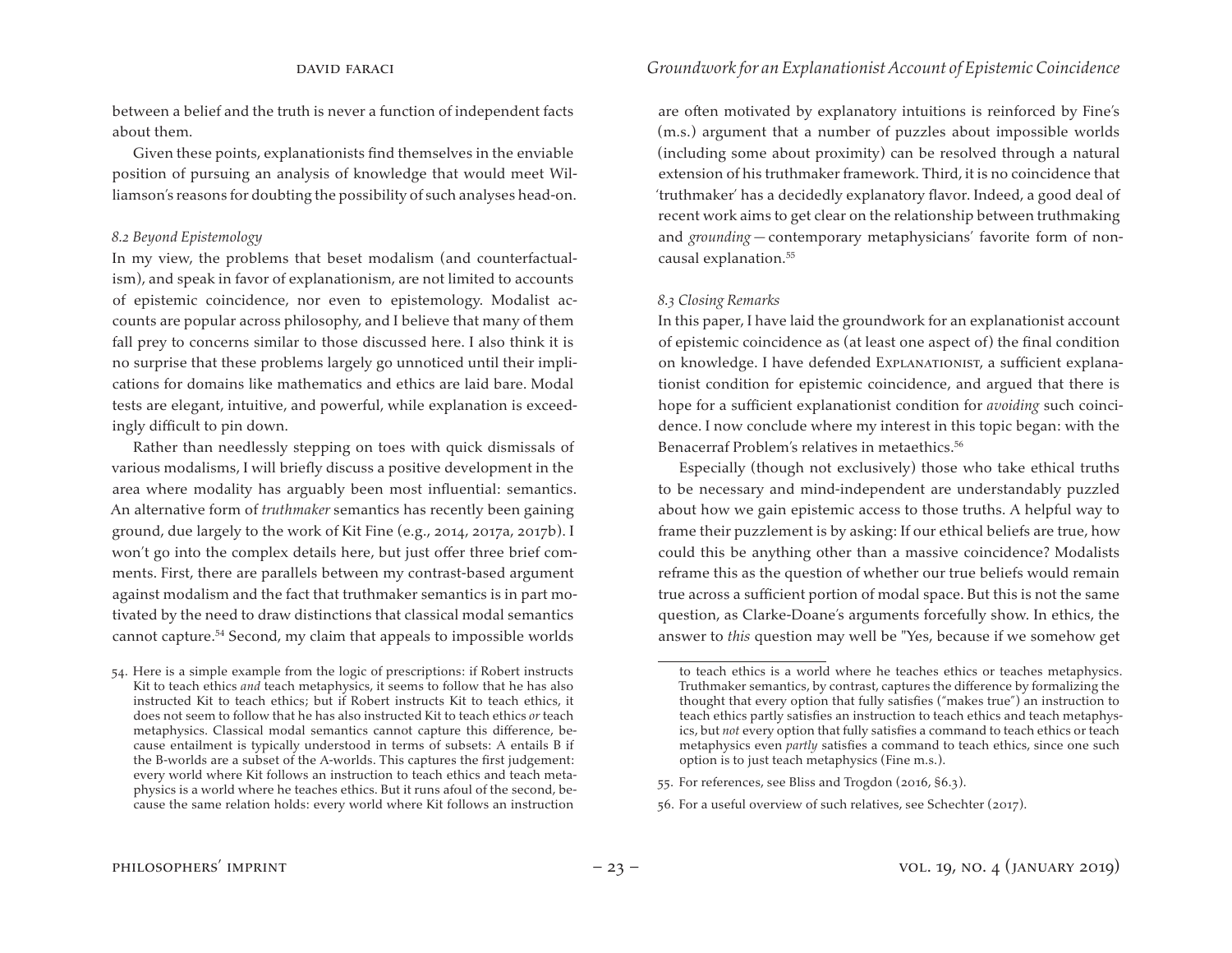the right answers, we can rest assured that those were bound to be the right answers, and that we were bound to get them". This is *no answer at all* to a question about the nature of our *access*. A better representative is: What explanatory connection is there between our ethical beliefs and the ethical truth, or what evidence that such a connection obtains? Different metaethical views have different answers to these questions; some, as I endeavor to show in other work, have none (Elliott and Faraci m.s.).

Those with no good answers will perhaps fall back on a parallel to Lewis' response to the original Benacerraf Problem: "Our knowledge of mathematics is ever so much more secure than our knowledge of the epistemology that seeks to cast doubt on mathematics" (Lewis 1986, 109). But this is a claim about the relative weakness of a defeater, not an argument that our access to ethical and mathematical truths isn't puzzling.57 It *is* puzzling. Only explanationism both illuminates this puzzle and offers hope of solving it.

#### **Acknowledgements**

My deepest thanks to Matthew Bedke, Aaron Elliott, Matt Lutz, Daniel Nolan, Joshua Schechter, Keshav Singh, Jacob Sparks, Teemu Toppinen, Vilma Venesmaa, and Daniel Waxman for discussion and comments. Thanks especially to Justin Clarke-Doane and Marc Lange for their work and for taking the time to discuss it with me. Thanks also to the organizers and participants of the 2015 Rocky Mountain Ethics Congress and of the Moral and Political Philosophy Research Seminar

57. This response involves a bit of dialectical sleight-of-hand on Lewis' part. The Benacerraf Problem and its relatives are not typically raised as skeptical challenges, but rather as challenges to tenets of *realism* (e.g., mind-independence). Given this, evidence of the presence of coincidence needn't be strong enough to defeat our first-order mathematical beliefs, but only our belief that mathematical truths are (say) mind-independent yet necessary and explanatorily inert. This may be even easier to see given that Lewis is actually defending *modal* realism. Perhaps the strength of my justification for believing certain counterfactuals is stronger than any coincidence-based defeater. But I don't think my justification for believing that possible worlds are *real* is (and I'm sure I'm not alone in this).

at the University of Helsinki, as well as to the editors and two anonymous referees at *Philosophers' Imprint*. Finally, Extra Super Thanks to Tristram McPherson and Daniel Wodak, who provided comments on an unreasonable number of drafts and discussed this project with me at length over the (hopefully not equally unreasonable) number of years I've been working on it.

#### **References**

- Alspector-Kelly, M. 2006. "Knowledge Externalism." *Pacific Philosophical Quarterly* 87 (3): 289–300.
- Bedke, M.S. 2009. "Intuitive Non-Naturalism Meets Cosmic Coincidence." *Pacific Philosophical Quarterly* 90 (2): 188–209.
- Benacerraf, P. 1973. "Mathematical Truth." *The Journal of Philosophy* 70  $(19): 661 - 79.$
- Bengson, J. 2015. "Grasping the Third Realm." In *Oxford Studies in Epistemology*, Vol. 5, edited by T.S. Gendler and J. Hawthorne, 1–38. Oxford University Press.
- Black, T. 2008. "Defending a Sensitive Neo-Moorean Invariantism." In *New Waves in Epistemology*, edited by V. F. Hendricks and D. Pritchard, 8–27. Palgrave Macmillan.
- Black, T., and P. Murphy. 2007. "In Defense of Sensitivity." *Synthese* 154  $(1): 53-71.$
- Bliss, R., and K. Trogdon. 2016. "Metaphysical Grounding." In *The Stanford Encyclopedia of Philosophy*, edited by E.N. Zalta. https://plato. stanford.edu/archives/win2016/entries/grounding/.
- Christensen, D. 2011."Disagreement, Question-Begging and Epistemic Self-Criticism." *Philosophers' Imprint* 11 (6): 1–22.
- Clarke-Doane, J. 2012. "Morality and Mathematics: The Evolutionary Challenge." *Ethics* 122 (2): 313–40.
- ———. 2014. "Moral Epistemology: The Mathematics Analogy." *Noûs* 48  $(2): 238 - 55.$
- ———. 2015. "Justification and Explanation in Mathematics and Morality." In *Oxford Studies in Metaethics*, Vol. 10, edited by R. Shafer-Landau, 80–103. Oxford University Press.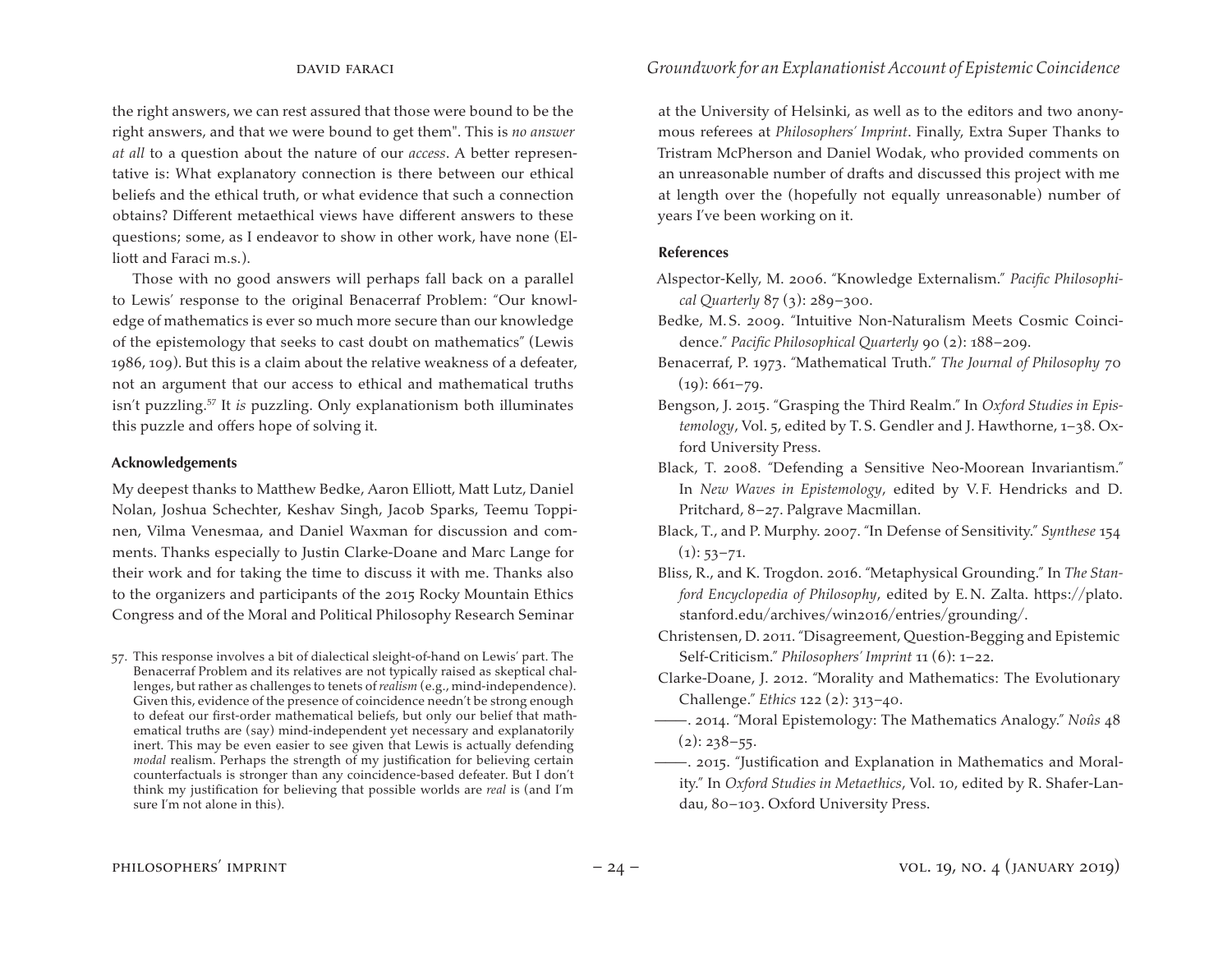- ———. 2016. "What Is the Benacerraf Problem?" In *New Perspectives on the Philosophy of Paul Benacerraf: Truth, Objects, Infinity*, edited by F. Pataut, 17–43. Springer.
- Conee, E., and R. Feldman. 1998. "The Generality Problem for Reliabilism." *Philosophical Studies* 89 (1): 1–29.
- DeRose, K. 1995. "Solving the Skeptical Problem." *The Philosophical Review* 104 (1): 1–52.
- Dretske, F. 1971. "Conclusive Reasons." *Australasian Journal of Philosophy* 49 (1): 1–22.
- Elliott, A., and D. Faraci. m.s. "Non-Naturalism and the 'Third-Factor' Gambit."
- Enoch, D. 2011. *Taking Morality Seriously: A Defense of Robust Realism*. Oxford University Press.
- Field, H. 1989. *Realism, Mathematics, and Modality*. Blackwell.
- Fine, K. m.s. "Constructing the Impossible." https://www.academia. edu/11339241/Constructing\_the\_Impossible.
- ———. 2014. "Truth-Maker Semantics for Intuitionistic Logic." *Journal of Philosophical Logic* 43 (2/3): 549–77.
- ———. 2017a. "A Theory of Truthmaker Content I: Conjunction, Disjunction and Negation." *Journal of Philosophical Logic* 46 (6): 625–74.
- ———. 2017b. "A Theory of Truthmaker Content II: Subject-Matter, Common Content, Remainder and Ground." *Journal of Philosophical Logic* 46 (6): 675–702.
- Gendler, T., and J. Hawthorne. 2005. "The Real Guide to Fake Barns: A Catalogue of Gifts for Your Epistemic Enemies." *Philosophical Studies* 124 (3): 331–52.
- Gettier, E.L. 1963. "Is Justified True Belief Knowledge?" *Analysis* 23 (6): 121–3.
- Goldman, A.I. 1967. "A Causal Theory of Knowing." *The Journal of Philosophy* 64 (12): 357–72.
- ———. 1976. "Discrimination and Perceptual Knowledge." *The Journal of Philosophy* 73 (20): 771–91.

Gowers, W.T. 2007. "Mathematics, Memory, and Mental Arithmetic."

In *Mathematical Knowledge*, edited by M. Leng, A. Paseau, and M. Potter, 33–58. Oxford: Oxford University Press.

- Guy, R.K. 1988. "The Strong Law of Small Numbers." *The American Mathematical Monthly* 95: 697–712.
- Hume, D. 1748. *An Enquiry Concerning Human Understanding*. https:// www.gutenberg.org/files/9662/9662-h/9662-h.htm.
- Ichikawa, J. 2011. "Quantifiers, Knowledge, and Counterfactuals." *Philosophy and Phenomenological Research* 82 (2): 287–313.
- Kelly, T. 2013. "Disagreement and the Burdens of Judgment." In *The Epistemology of Disagreement: New Essays*, edited by D. Christensen and J. Lackey, 31–53. Oxford University Press.
- Kneale, W. 1950. "Natural Laws and Contrary-to-Fact Conditionals." *Analysis* 10 (6): 121–5.
- Lange, M. 2010. "What Are Mathematical Coincidences?" *Mind* 119  $(474)$ : 307–40.
- ———. 2016. *Because Without Cause: Non-Causal Explanations in Science and Mathematics*. Oxford Studies in Philosophy of Science. Oxford University Press.

Lewis, D. 1986. *On the Plurality of Worlds*. Cambridge University Press.

- Locke, D. 2014. "Darwinian Normative Skepticism." In C*hallenges to Moral and Religious Belief: Disagreement and Evolution*, edited by M. Bergmann and P. Kain, 220–36. Oxford University Press.
- Luper-Foy, S. 1984. "The Epistemic Predicament: Knowledge, Nozickian Tracking, and Scepticism." *Australasian Journal of Philosophy* 62  $(1)$ : 26–49.
- Lutz, M. m.s. "The Matched Explanations Theory of Knowledge."
- Morton, J. forthcoming. "When Do Replies to the Evolutionary Debunking Argument Beg the Question?" *Australasian Journal of Philosophy*.
- Nozick, R. 1981. *Philosophical Explanations*. Belknap Press of Harvard University Press.
- Nummela, E. 1987. "No Coincidence." *The Mathematical Gazette* 71  $(456): 147.$